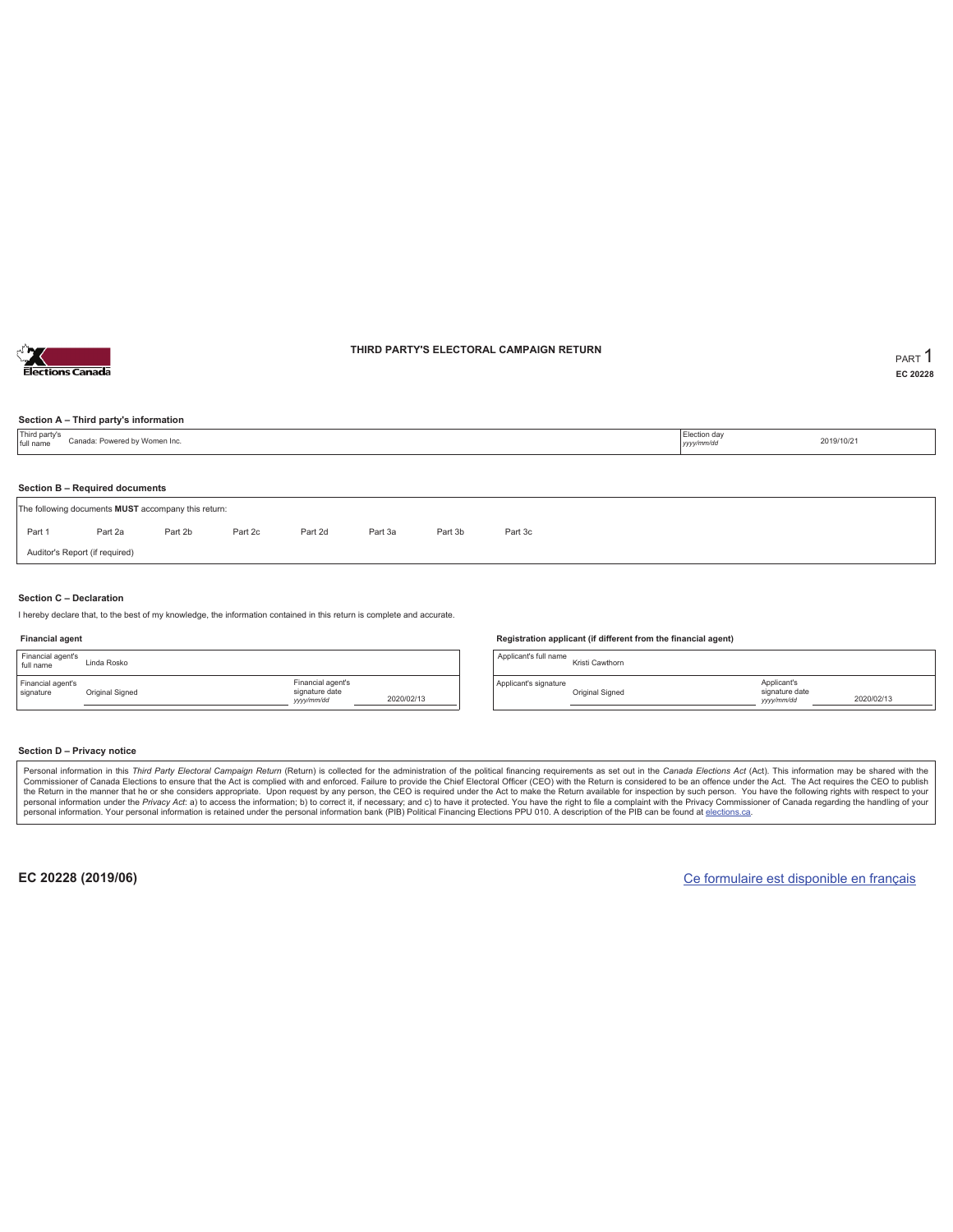

**EC 20228**

| No.                                                                               | <b>Full name</b>                              | <b>Street</b><br>no. | <b>Street</b> | Apt. | City    | Prov./<br>Terr. | Postal<br>code | Date<br>received<br>yyyy/mm/dd                                                 | Individual | Business /<br>Commercial<br>organization | Government | <b>Trade union</b> | Corporation<br>without share<br>capital | Unincorporated<br>organization or<br>association |
|-----------------------------------------------------------------------------------|-----------------------------------------------|----------------------|---------------|------|---------|-----------------|----------------|--------------------------------------------------------------------------------|------------|------------------------------------------|------------|--------------------|-----------------------------------------|--------------------------------------------------|
|                                                                                   |                                               |                      |               |      |         |                 |                |                                                                                | \$         | s.                                       | \$         | s.                 | \$                                      | s                                                |
|                                                                                   | Jane A Robertson                              |                      |               |      | Calgary | AB              | <b>T3C 3X7</b> | 2019/08/19                                                                     | 500.00     |                                          |            |                    |                                         |                                                  |
|                                                                                   | 2 Susan Riddell Rose                          |                      |               |      | Calgary | AB              | <b>T2W 5P6</b> | 2019/08/06                                                                     | 25,000.00  |                                          |            |                    |                                         |                                                  |
|                                                                                   | 3 Joni Avram Consulting Corp                  |                      |               |      | Calgary | AB              | <b>T2T 5R6</b> | 2019/08/19                                                                     |            | 1,000.00                                 |            |                    |                                         |                                                  |
|                                                                                   | 4 Pam Boytinck                                |                      |               |      | Calgary | AB              | <b>T2Z 2K7</b> | 2019/08/19                                                                     | 500.00     |                                          |            |                    |                                         |                                                  |
|                                                                                   | 5 Heather Lynn Christie Burns                 |                      |               |      | Calgary | AB              | <b>T2E 2A5</b> | 2019/08/06                                                                     | 1,500.00   |                                          |            |                    |                                         |                                                  |
|                                                                                   | 6 Startec Compression & Process Ltd.          |                      |               |      | Calgary | AB              | <b>T2P 1C9</b> | 2019/08/19                                                                     |            | 5,000.00                                 |            |                    |                                         |                                                  |
|                                                                                   | 7 Linda Rosko                                 |                      |               |      | Calgary | AB              | <b>T3H 3W8</b> | 2019/08/19                                                                     | 500.00     |                                          |            |                    |                                         |                                                  |
|                                                                                   | 8 Tracey Ann Bodnarchuk Consulting Group Ltd. |                      |               |      | Calgary | AB              | T2P 0W3        | 2019/08/19                                                                     |            | 1,500.00                                 |            |                    |                                         |                                                  |
|                                                                                   | 9 Nancy Hamel-Balaski                         |                      |               |      | Calgary | AB              | T3G 5V6        | 2019/08/19                                                                     | 250.00     |                                          |            |                    |                                         |                                                  |
|                                                                                   | 10 Canadian Non-Operated Resources L.P.       |                      |               |      | Calgary | AB              | <b>T2P 4K9</b> | 2019/08/19                                                                     |            | 25,000.00                                |            |                    |                                         |                                                  |
|                                                                                   | 11 Donna Phillips                             |                      |               |      | Calgary | AB              | <b>T2S 3B6</b> | 2019/08/25                                                                     | 1,000.00   |                                          |            |                    |                                         |                                                  |
|                                                                                   | 12 Roy Berg                                   |                      |               |      | Calgary | AB              | <b>T3H 5H7</b> | 2019/08/27                                                                     | 151.00     |                                          |            |                    |                                         |                                                  |
|                                                                                   | 13 Greg Shannon                               |                      |               |      | Calgary | AB              | <b>T2P 4K9</b> | 2019/08/27                                                                     | 150.00     |                                          |            |                    |                                         |                                                  |
|                                                                                   | 14 Koleya Consulting                          |                      |               |      | Calgary | AB              | <b>T2P 2Y5</b> | 2019/08/27                                                                     |            | 350.00                                   |            |                    |                                         |                                                  |
|                                                                                   |                                               |                      |               |      |         |                 |                | Totals carried forward from previous page \$                                   |            |                                          |            |                    |                                         |                                                  |
|                                                                                   |                                               |                      |               |      |         |                 |                | Total amount of monetary contributions by contributors who gave over \$200 (A) | 29,250.00  | 32,850.00                                |            |                    |                                         |                                                  |
| Number of contributors who gave over \$200                                        |                                               |                      |               |      |         |                 |                |                                                                                |            |                                          |            |                    |                                         |                                                  |
| Total amount of monetary contributions by contributors who gave \$200 or less (B) |                                               |                      |               |      |         |                 |                |                                                                                | 301.00     |                                          |            |                    |                                         |                                                  |
|                                                                                   |                                               |                      |               |      |         |                 |                | Number of contributors who gave \$200 or less                                  |            |                                          |            |                    |                                         |                                                  |
|                                                                                   |                                               |                      |               |      |         |                 |                | Total amount of all monetary contributions (A+B)                               | 29,551.00  | 32,850.00                                |            |                    |                                         |                                                  |
|                                                                                   |                                               |                      |               |      |         |                 |                | Number of contributors who gave monetary contributions                         | $\Omega$   |                                          |            |                    |                                         |                                                  |

| Third |                               | Election dav |           |
|-------|-------------------------------|--------------|-----------|
| party | Canada: Powered by Women Inc. | yyyy/mm/dd   | 2019/10/2 |
|       |                               |              |           |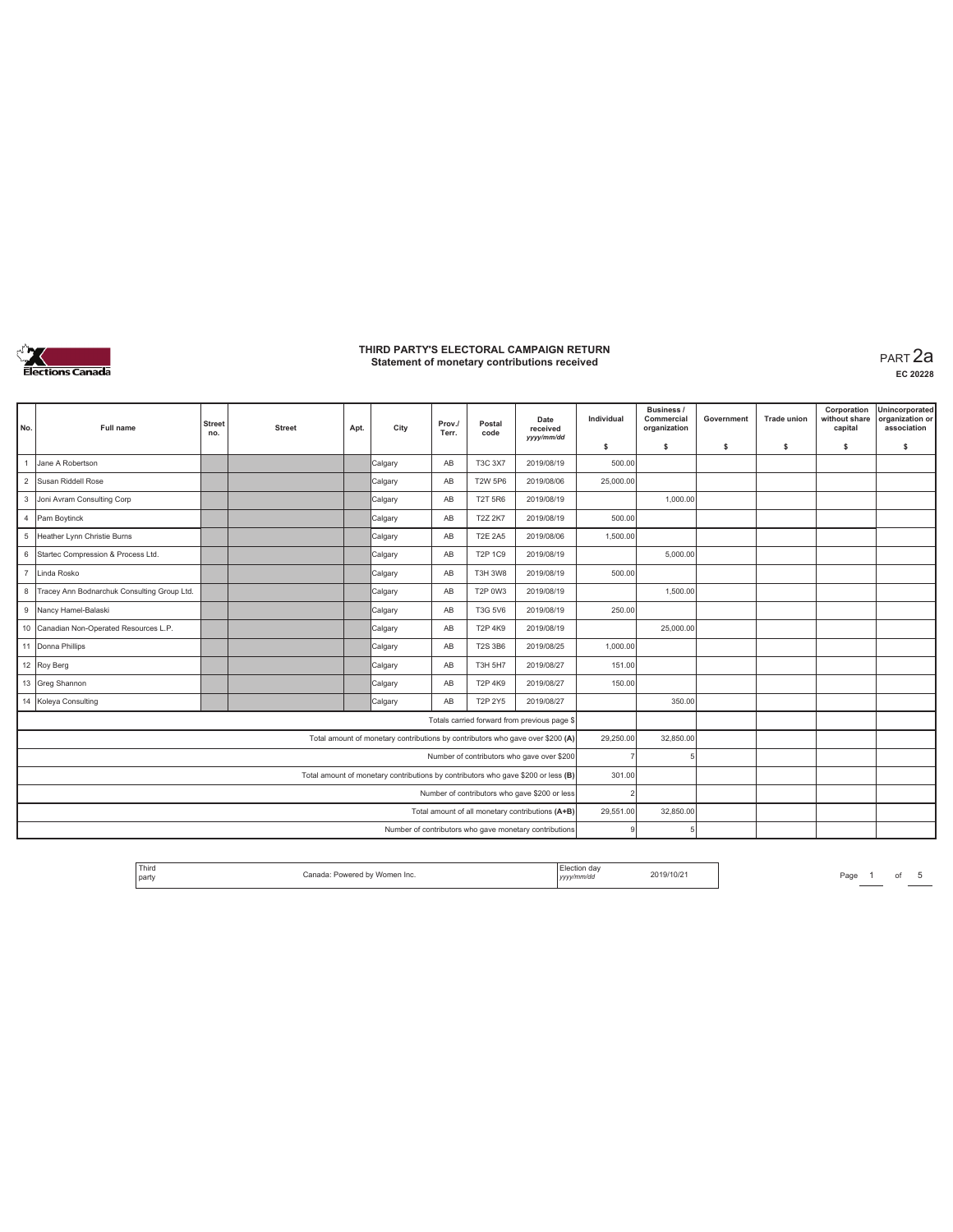

| No.                                                                               | <b>Full name</b>             | <b>Street</b><br>no. | <b>Street</b> | Apt. | City                                                                           | Prov./<br>Terr. | Postal<br>code | Date<br>received<br>yyyy/mm/dd                         | Individual | <b>Business /</b><br>Commercial<br>organization | Government | <b>Trade union</b> | Corporation<br>without share<br>capital | Unincorporated<br>organization or<br>association |
|-----------------------------------------------------------------------------------|------------------------------|----------------------|---------------|------|--------------------------------------------------------------------------------|-----------------|----------------|--------------------------------------------------------|------------|-------------------------------------------------|------------|--------------------|-----------------------------------------|--------------------------------------------------|
|                                                                                   |                              |                      |               |      |                                                                                |                 |                |                                                        | \$         | s.                                              | -S         | \$                 | \$                                      | s                                                |
|                                                                                   | 15 Blaire Lancaster          |                      |               |      | Calgary                                                                        | AB              | <b>T2W 1P8</b> | 2019/08/28                                             | 1,000.00   |                                                 |            |                    |                                         |                                                  |
|                                                                                   | 16 Celine Brenner Gerson     |                      |               |      | Calgary                                                                        | AB              | <b>T2T 1X1</b> | 2019/08/28                                             | 5,000.00   |                                                 |            |                    |                                         |                                                  |
|                                                                                   | 17 Am-Gas Services Inc.      |                      |               |      | Rockyview                                                                      | AB              | <b>T4A 0E2</b> | 2019/08/28                                             |            | 5,000.00                                        |            |                    |                                         |                                                  |
|                                                                                   | 18 lggy Domagalski           |                      |               |      | Calgary                                                                        | AB              | <b>T2X 2L4</b> | 2019/09/03                                             | 500.00     |                                                 |            |                    |                                         |                                                  |
|                                                                                   | 19 Tourmaline Oil Corp       |                      |               |      | Calgary                                                                        | AB              | <b>T2P 3H7</b> | 2019/09/11                                             |            | 25,000.00                                       |            |                    |                                         |                                                  |
|                                                                                   | 20 Whitecap Resources Inc.   |                      |               |      | Calgary                                                                        | AB              | T2P 1G1        | 2019/09/11                                             |            | 20,000.00                                       |            |                    |                                         |                                                  |
| 21                                                                                | Woitas Investments Ltd.      |                      |               |      | Calgary                                                                        | AB              | T3B 2Z3        | 2019/09/12                                             |            | 1,500.00                                        |            |                    |                                         |                                                  |
|                                                                                   | 22 Cask Brewing Systems Inc. |                      |               |      | Calgary                                                                        | AB              | <b>T2C 4V3</b> | 2019/09/12                                             |            | 1,300.00                                        |            |                    |                                         |                                                  |
|                                                                                   | 23 Anne Davidson             |                      |               |      | Calgary                                                                        | AB              | <b>T2V 2C5</b> | 2019/09/11                                             | 100.00     |                                                 |            |                    |                                         |                                                  |
|                                                                                   | 24 Zishan Virani             |                      |               |      | Calgary                                                                        | AB              | <b>T3R 0W1</b> | 2019/09/09                                             | 50.00      |                                                 |            |                    |                                         |                                                  |
|                                                                                   | 25 Marie Burtt               |                      |               |      | Calgary                                                                        | AB              | T3Z 3E6        | 2019/09/10                                             | 1,000.00   |                                                 |            |                    |                                         |                                                  |
|                                                                                   | 26 Paramount Resources Ltd.  |                      |               |      | Calgary                                                                        | AB              | <b>T2P 4K9</b> | 2019/09/20                                             |            | 25,000.00                                       |            |                    |                                         |                                                  |
|                                                                                   | 27 Prairie Sky Royalty Ltd.  |                      |               |      | Calgary                                                                        | AB              | <b>T2P 3N9</b> | 2019/09/20                                             |            | 5.000.00                                        |            |                    |                                         |                                                  |
| 28                                                                                | Athabasca Oil Corporation    |                      |               |      | Calgary                                                                        | AB              | <b>T2P 1K3</b> | 2019/09/23                                             |            | 10,000.00                                       |            |                    |                                         |                                                  |
|                                                                                   |                              |                      |               |      |                                                                                |                 |                | Totals carried forward from previous page \$           | 29,551.00  | 32,850.00                                       |            |                    |                                         |                                                  |
|                                                                                   |                              |                      |               |      | Total amount of monetary contributions by contributors who gave over \$200 (A) |                 |                |                                                        | 7,500.00   | 92,800.00                                       |            |                    |                                         |                                                  |
| Number of contributors who gave over \$200                                        |                              |                      |               |      |                                                                                |                 |                |                                                        |            |                                                 |            |                    |                                         |                                                  |
| Total amount of monetary contributions by contributors who gave \$200 or less (B) |                              |                      |               |      |                                                                                |                 |                |                                                        |            | 150.00                                          |            |                    |                                         |                                                  |
|                                                                                   |                              |                      |               |      |                                                                                |                 |                | Number of contributors who gave \$200 or less          |            |                                                 |            |                    |                                         |                                                  |
|                                                                                   |                              |                      |               |      |                                                                                |                 |                | Total amount of all monetary contributions (A+B)       | 7,650.00   | 92,800.00                                       |            |                    |                                         |                                                  |
|                                                                                   |                              |                      |               |      |                                                                                |                 |                | Number of contributors who gave monetary contributions |            |                                                 |            |                    |                                         |                                                  |

| Third<br>party | Canada: Powered by Women Inc. | ™ection day<br>yyyy/mm/dd | 2019/10/21 | Page |  |  |
|----------------|-------------------------------|---------------------------|------------|------|--|--|
|                |                               |                           |            |      |  |  |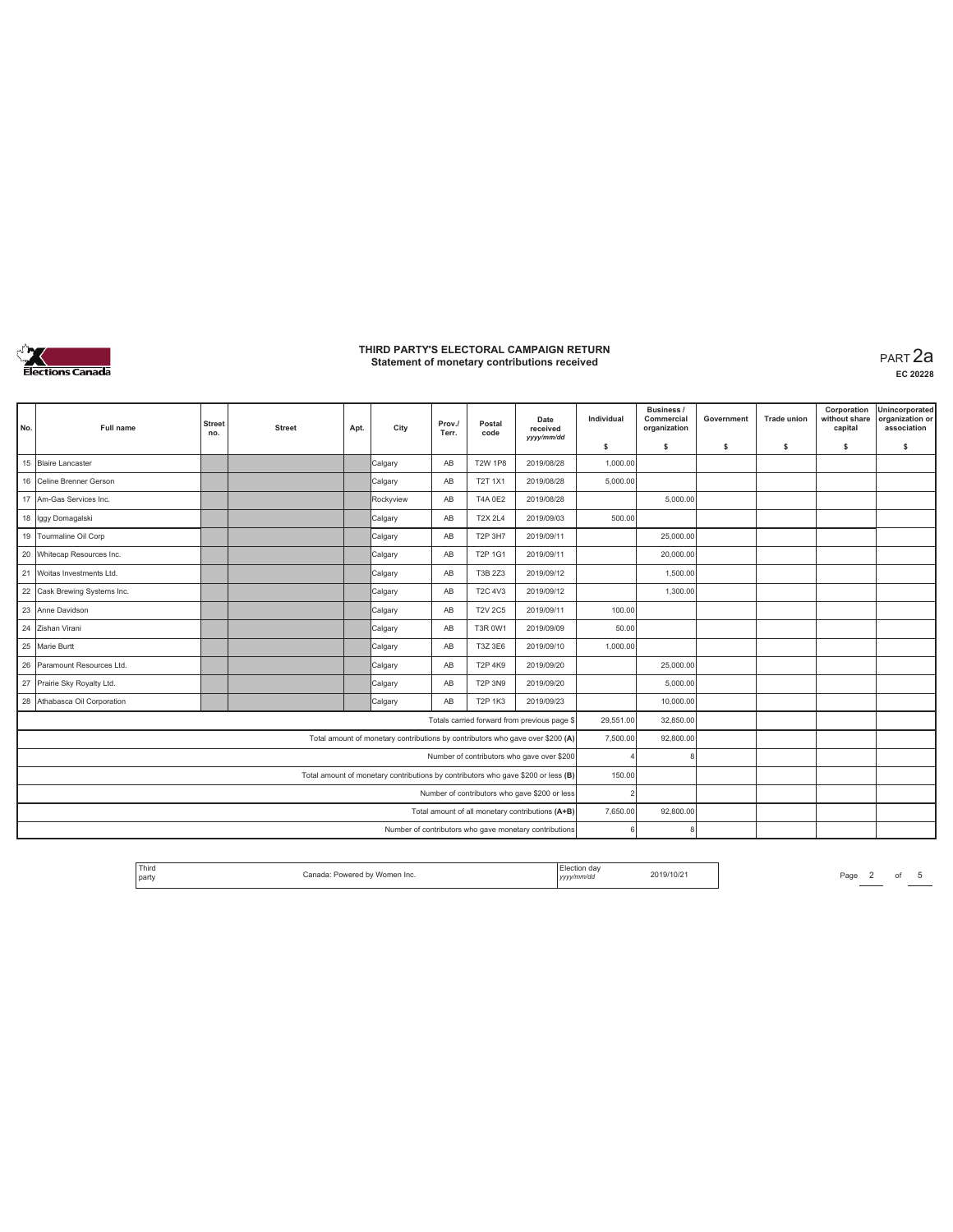

**EC 20228**

| No. | <b>Full name</b>                                 | <b>Street</b><br>no. | <b>Street</b> | Apt. | City                                                                              | Prov./<br>Terr. | Postal<br>code | Date<br>received<br>yyyy/mm/dd                         | Individual | <b>Business /</b><br>Commercial<br>organization | Government | <b>Trade union</b> | Corporation<br>without share<br>capital | Unincorporated<br>organization or<br>association |
|-----|--------------------------------------------------|----------------------|---------------|------|-----------------------------------------------------------------------------------|-----------------|----------------|--------------------------------------------------------|------------|-------------------------------------------------|------------|--------------------|-----------------------------------------|--------------------------------------------------|
|     |                                                  |                      |               |      |                                                                                   |                 |                |                                                        | \$         | s.                                              | s          | s.                 | \$                                      | s                                                |
|     | 29 Elan Harper                                   |                      |               |      | Calgary                                                                           | AB              | <b>T2N 4G9</b> | 2019/09/16                                             | 500.00     |                                                 |            |                    |                                         |                                                  |
|     | 30 Kimberly D. Murray                            |                      |               |      | Calgary                                                                           | AB              | <b>T2S 0Y6</b> | 2019/09/12                                             | 100.00     |                                                 |            |                    |                                         |                                                  |
|     | 31 Diana Rozsa                                   |                      |               |      | Okotoks                                                                           | AB              | <b>T1S 1A2</b> | 2019/09/12                                             | 100.00     |                                                 |            |                    |                                         |                                                  |
|     | 32 Claudette Frankow                             |                      |               |      | Calgary                                                                           | AB              | <b>T2W 3S3</b> | 2019/09/19                                             | 50.00      |                                                 |            |                    |                                         |                                                  |
|     | 33 Gail Barberlo                                 |                      |               |      | Calgary                                                                           | AB              | T3A 4Z1        | 2019/09/25                                             | 100.00     |                                                 |            |                    |                                         |                                                  |
|     | 34 J. Murray McCann                              |                      |               |      | Calgary                                                                           | AB              | T3A 4E1        | 2019/09/25                                             | 1,000.00   |                                                 |            |                    |                                         |                                                  |
|     | 35 Eva Wright                                    |                      |               |      | Calgary                                                                           | AB              | <b>T3A 0H9</b> | 2019/09/12                                             | 25.00      |                                                 |            |                    |                                         |                                                  |
|     | 36 Secure Energy Services Inc                    |                      |               |      | Calgary                                                                           | AB              | <b>T2P 2V7</b> | 2019/09/30                                             |            | 7,000.00                                        |            |                    |                                         |                                                  |
|     | 37 NuVista Energy Ltd                            |                      |               |      | Calgary                                                                           | AB              | <b>T2P 1G1</b> | 2019/09/30                                             |            | 2,600.00                                        |            |                    |                                         |                                                  |
|     | 38 Westbrick Energy Ltd.                         |                      |               |      | Calgary                                                                           | AB              | <b>T2P 2M4</b> | 2019/09/30                                             |            | 2,500.00                                        |            |                    |                                         |                                                  |
|     | 39 Bonavista Energy Corporation                  |                      |               |      | Calgary                                                                           | AB              | T2P 1G1        | 2019/10/01                                             |            | 7,000.00                                        |            |                    |                                         |                                                  |
|     | 40 Keith MacPhail                                |                      |               |      | Calgary                                                                           | AB              | <b>T3H 1T2</b> | 2019/10/01                                             | 10,000.00  |                                                 |            |                    |                                         |                                                  |
|     | 41 Storm Resources Ltd                           |                      |               |      | Calgary                                                                           | AB              | <b>T2P 1M4</b> | 2019/10/01                                             |            | 10,000.00                                       |            |                    |                                         |                                                  |
|     | 42 Peyto Exploration & Development Corp          |                      |               |      | Calgary                                                                           | AB              | T2P 0G5        | 2019/10/03                                             |            | 2,000.00                                        |            |                    |                                         |                                                  |
|     |                                                  |                      |               |      |                                                                                   |                 |                | Totals carried forward from previous page \$           | 7,650.00   | 92,800.00                                       |            |                    |                                         |                                                  |
|     |                                                  |                      |               |      | Total amount of monetary contributions by contributors who gave over \$200 (A)    |                 |                |                                                        | 11,500.00  | 31,100.00                                       |            |                    |                                         |                                                  |
|     |                                                  |                      |               |      |                                                                                   |                 |                | Number of contributors who gave over \$200             | 3          |                                                 |            |                    |                                         |                                                  |
|     |                                                  |                      |               |      | Total amount of monetary contributions by contributors who gave \$200 or less (B) |                 |                |                                                        | 375.00     |                                                 |            |                    |                                         |                                                  |
|     |                                                  |                      |               |      |                                                                                   |                 |                | Number of contributors who gave \$200 or less          |            |                                                 |            |                    |                                         |                                                  |
|     | Total amount of all monetary contributions (A+B) |                      |               |      |                                                                                   |                 |                |                                                        | 11,875.00  | 31,100.00                                       |            |                    |                                         |                                                  |
|     |                                                  |                      |               |      |                                                                                   |                 |                | Number of contributors who gave monetary contributions | 8          |                                                 |            |                    |                                         |                                                  |

Election day<br>yyyy/mm/dd *yyyy/mm/dd* 2019/10/21 Page <sup>3</sup> of <sup>5</sup> Third party Canada: Powered by Women Inc.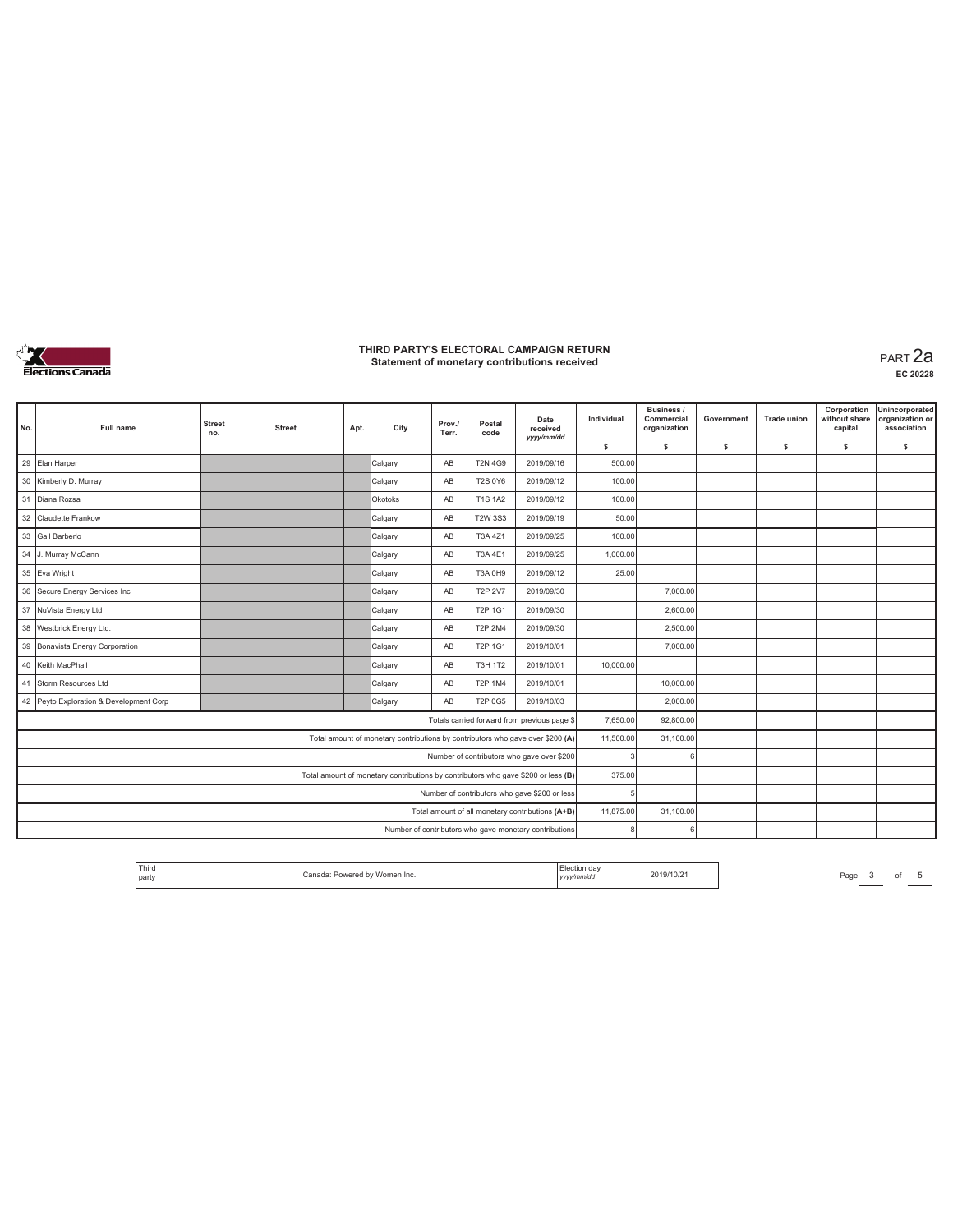

| No.                                                                               | Full name                         | <b>Street</b><br>no. | <b>Street</b> | Apt. | City    | Prov./<br>Terr. | Postal<br>code | Date<br>received<br>yyyy/mm/dd                                                 | Individual | <b>Business /</b><br>Commercial<br>organization | Government | <b>Trade union</b> | Corporation<br>without share<br>capital | Unincorporated<br>organization or<br>association |
|-----------------------------------------------------------------------------------|-----------------------------------|----------------------|---------------|------|---------|-----------------|----------------|--------------------------------------------------------------------------------|------------|-------------------------------------------------|------------|--------------------|-----------------------------------------|--------------------------------------------------|
|                                                                                   |                                   |                      |               |      |         |                 |                |                                                                                | \$         | s.                                              | -S         | \$                 | \$                                      | s                                                |
| 43                                                                                | Enercapita Energy Ltd             |                      |               |      | Calgary | AB              | <b>T2P 3A8</b> | 2019/10/03                                                                     |            | 1,200.00                                        |            |                    |                                         |                                                  |
|                                                                                   | 44 Painted Pony Energy Ltd        |                      |               |      | Calgary | AB              | <b>T2P 0R3</b> | 2019/10/03                                                                     |            | 3,500.00                                        |            |                    |                                         |                                                  |
|                                                                                   | 45 Sanjel Energy Services Inc     |                      |               |      | Calgary | AB              | T2P 3V4        | 2019/10/03                                                                     |            | 5,000.00                                        |            |                    |                                         |                                                  |
|                                                                                   | 46 Gibson Energy ULC              |                      |               |      | Calgary | AB              | <b>T2P 5E9</b> | 2019/10/04                                                                     |            | 25,000.00                                       |            |                    |                                         |                                                  |
|                                                                                   | 47 Enerplus Corporation           |                      |               |      | Calgary | AB              | T2P 2Z1        | 2019/10/04                                                                     |            | 10,000.00                                       |            |                    |                                         |                                                  |
|                                                                                   | 48 Agrium Inc                     |                      |               |      | Calgary | AB              | <b>T2J7E8</b>  | 2019/10/08                                                                     |            | 25,000.00                                       |            |                    |                                         |                                                  |
|                                                                                   | 49 Westkal Energy Inc             |                      |               |      | Calgary | $\mathsf{AB}$   | <b>T3Z 0A8</b> | 2019/10/08                                                                     |            | 500.00                                          |            |                    |                                         |                                                  |
|                                                                                   | 50 Craig Tracy                    |                      |               |      | Calgary | AB              | <b>T2R 1M5</b> | 2019/10/09                                                                     | 200.00     |                                                 |            |                    |                                         |                                                  |
|                                                                                   | 51 Strad Inc                      |                      |               |      | Calgary | AB              | <b>T2P 5E9</b> | 2019/10/09                                                                     |            | 8.000.00                                        |            |                    |                                         |                                                  |
|                                                                                   | 52 Modern Resources Inc           |                      |               |      | Calgary | AB              | <b>T2P 1B3</b> | 2019/10/11                                                                     |            | 1,000.00                                        |            |                    |                                         |                                                  |
|                                                                                   | 53 Precision Drilling Corporation |                      |               |      | Calgary | AB              | T2P 1G1        | 2019/10/11                                                                     |            | 1,500.00                                        |            |                    |                                         |                                                  |
|                                                                                   | 54 Nancy Hamel-Balaski            |                      |               |      | Calgary | AB              | <b>T3G 5V6</b> | 2019/08/30                                                                     | 10.00      |                                                 |            |                    |                                         |                                                  |
|                                                                                   | 55 Joni Avram                     |                      |               |      | Calgary | AB              | <b>T2T 5R6</b> | 2019/08/30                                                                     | 100.00     |                                                 |            |                    |                                         |                                                  |
| 56                                                                                | Keyera Corp.                      |                      |               |      | Calgary | AB              | <b>T2P 3N4</b> | 2019/10/15                                                                     |            | 27,200.00                                       |            |                    |                                         |                                                  |
|                                                                                   |                                   |                      |               |      |         |                 |                | Totals carried forward from previous page \$                                   | 11,875.00  | 31,100.00                                       |            |                    |                                         |                                                  |
|                                                                                   |                                   |                      |               |      |         |                 |                | Total amount of monetary contributions by contributors who gave over \$200 (A) |            | 107,900.00                                      |            |                    |                                         |                                                  |
| Number of contributors who gave over \$200                                        |                                   |                      |               |      |         |                 |                |                                                                                |            | 11                                              |            |                    |                                         |                                                  |
| Total amount of monetary contributions by contributors who gave \$200 or less (B) |                                   |                      |               |      |         |                 |                |                                                                                |            |                                                 |            |                    |                                         |                                                  |
|                                                                                   |                                   |                      |               |      |         |                 |                | Number of contributors who gave \$200 or less                                  |            |                                                 |            |                    |                                         |                                                  |
|                                                                                   |                                   |                      |               |      |         |                 |                | Total amount of all monetary contributions (A+B)                               | 310.00     | 107,900.00                                      |            |                    |                                         |                                                  |
|                                                                                   |                                   |                      |               |      |         |                 |                | Number of contributors who gave monetary contributions                         |            | 11                                              |            |                    |                                         |                                                  |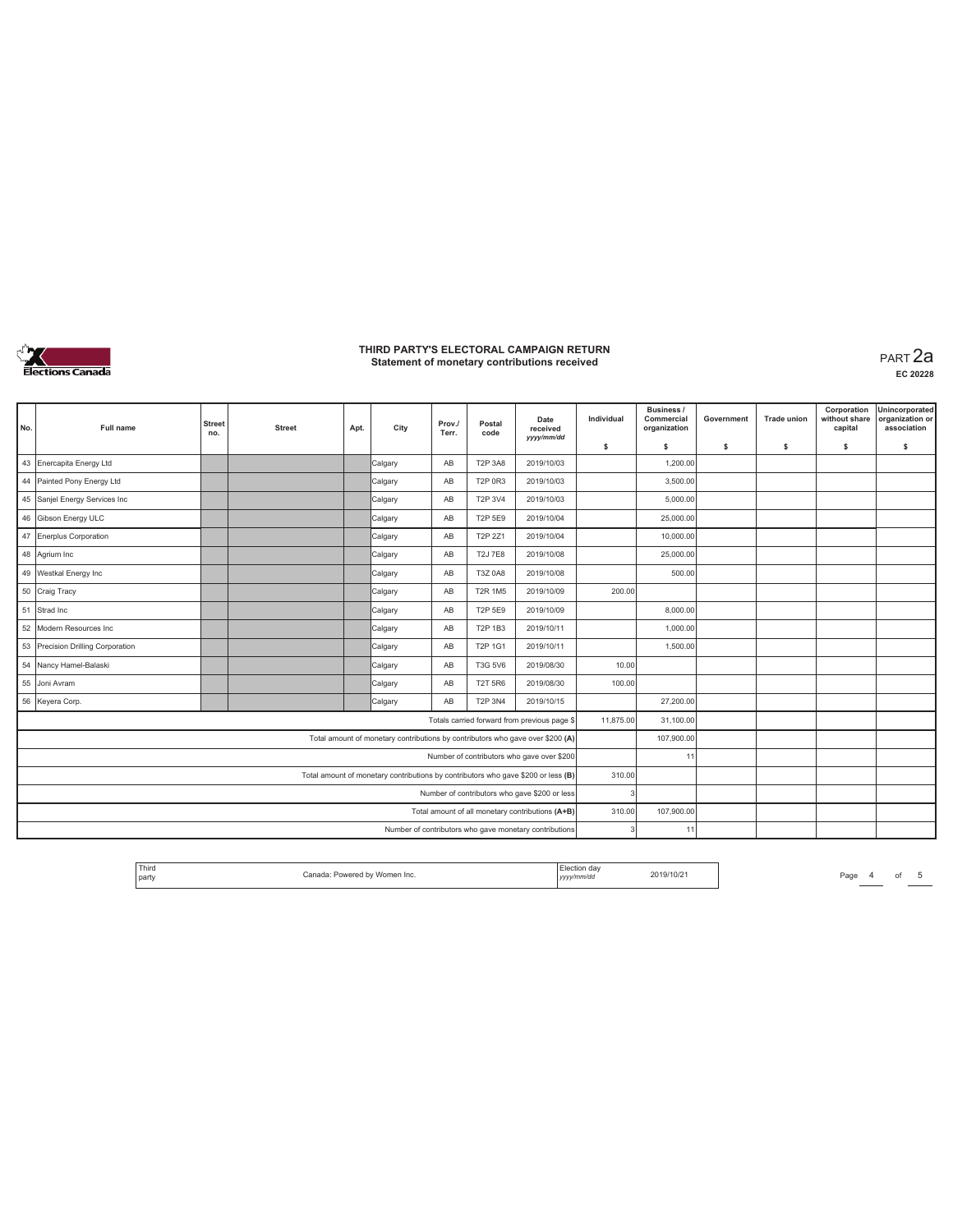

**EC 20228**

|                                                                                |                          |                      |               |      |                                                                                   |                 |                | Date                                                   | Individual | Business /<br>Commercial | Government | <b>Trade union</b> | Corporation<br>without share | Unincorporated<br>organization or |
|--------------------------------------------------------------------------------|--------------------------|----------------------|---------------|------|-----------------------------------------------------------------------------------|-----------------|----------------|--------------------------------------------------------|------------|--------------------------|------------|--------------------|------------------------------|-----------------------------------|
| No.                                                                            | Full name                | <b>Street</b><br>no. | <b>Street</b> | Apt. | City                                                                              | Prov./<br>Terr. | Postal<br>code | received<br>yyyy/mm/dd                                 |            | organization             |            |                    | capital                      | association                       |
|                                                                                |                          |                      |               |      |                                                                                   |                 |                |                                                        | \$         | s                        | \$         | s                  | \$                           | s                                 |
| 57                                                                             | Tervita Corporation      |                      |               |      | Calgary                                                                           | AB              | <b>T2G 0R1</b> | 2019/10/15                                             |            | 18,000.00                |            |                    |                              |                                   |
| 58                                                                             | TORC Oil & Gas Ltd.      |                      |               |      | Calgary                                                                           | AB              | T2P 1G1        | 2019/10/16                                             |            | 5,700.00                 |            |                    |                              |                                   |
| 59                                                                             | AspenLeaf Energy Limited |                      |               |      | Calgary                                                                           | AB              | <b>T2P 4H4</b> | 2019/10/18                                             |            | 2,000.00                 |            |                    |                              |                                   |
|                                                                                | 60 Darilyn Landfried     |                      |               |      | Calgary                                                                           | AB              | <b>T3E 7S9</b> | 2019/10/08                                             | 100.00     |                          |            |                    |                              |                                   |
|                                                                                |                          |                      |               |      |                                                                                   |                 |                |                                                        |            |                          |            |                    |                              |                                   |
|                                                                                |                          |                      |               |      |                                                                                   |                 |                |                                                        |            |                          |            |                    |                              |                                   |
|                                                                                |                          |                      |               |      |                                                                                   |                 |                |                                                        |            |                          |            |                    |                              |                                   |
|                                                                                |                          |                      |               |      |                                                                                   |                 |                |                                                        |            |                          |            |                    |                              |                                   |
|                                                                                |                          |                      |               |      |                                                                                   |                 |                |                                                        |            |                          |            |                    |                              |                                   |
|                                                                                |                          |                      |               |      |                                                                                   |                 |                |                                                        |            |                          |            |                    |                              |                                   |
|                                                                                |                          |                      |               |      |                                                                                   |                 |                |                                                        |            |                          |            |                    |                              |                                   |
|                                                                                |                          |                      |               |      |                                                                                   |                 |                |                                                        |            |                          |            |                    |                              |                                   |
|                                                                                |                          |                      |               |      |                                                                                   |                 |                |                                                        |            |                          |            |                    |                              |                                   |
|                                                                                |                          |                      |               |      |                                                                                   |                 |                |                                                        |            |                          |            |                    |                              |                                   |
|                                                                                |                          |                      |               |      |                                                                                   |                 |                | Totals carried forward from previous page \$           | 310.00     | 107,900.00               |            |                    |                              |                                   |
| Total amount of monetary contributions by contributors who gave over \$200 (A) |                          |                      |               |      |                                                                                   |                 |                |                                                        |            | 25,700.00                |            |                    |                              |                                   |
| Number of contributors who gave over \$200                                     |                          |                      |               |      |                                                                                   |                 |                |                                                        |            |                          |            |                    |                              |                                   |
|                                                                                |                          |                      |               |      | Total amount of monetary contributions by contributors who gave \$200 or less (B) |                 |                |                                                        | 100.00     |                          |            |                    |                              |                                   |
|                                                                                |                          |                      |               |      |                                                                                   |                 |                | Number of contributors who gave \$200 or less          |            |                          |            |                    |                              |                                   |
|                                                                                |                          |                      |               |      |                                                                                   |                 |                | Total amount of all monetary contributions (A+B)       | 100.00     | 25,700.00                |            |                    |                              |                                   |
|                                                                                |                          |                      |               |      |                                                                                   |                 |                | Number of contributors who gave monetary contributions |            |                          |            |                    |                              |                                   |

| Election day<br>2019/10/21<br>Canada: Powered by Women Inc.<br>yyyy/mm/dd<br>-- . - - . - |
|-------------------------------------------------------------------------------------------|
|-------------------------------------------------------------------------------------------|

*Page* 5 of 5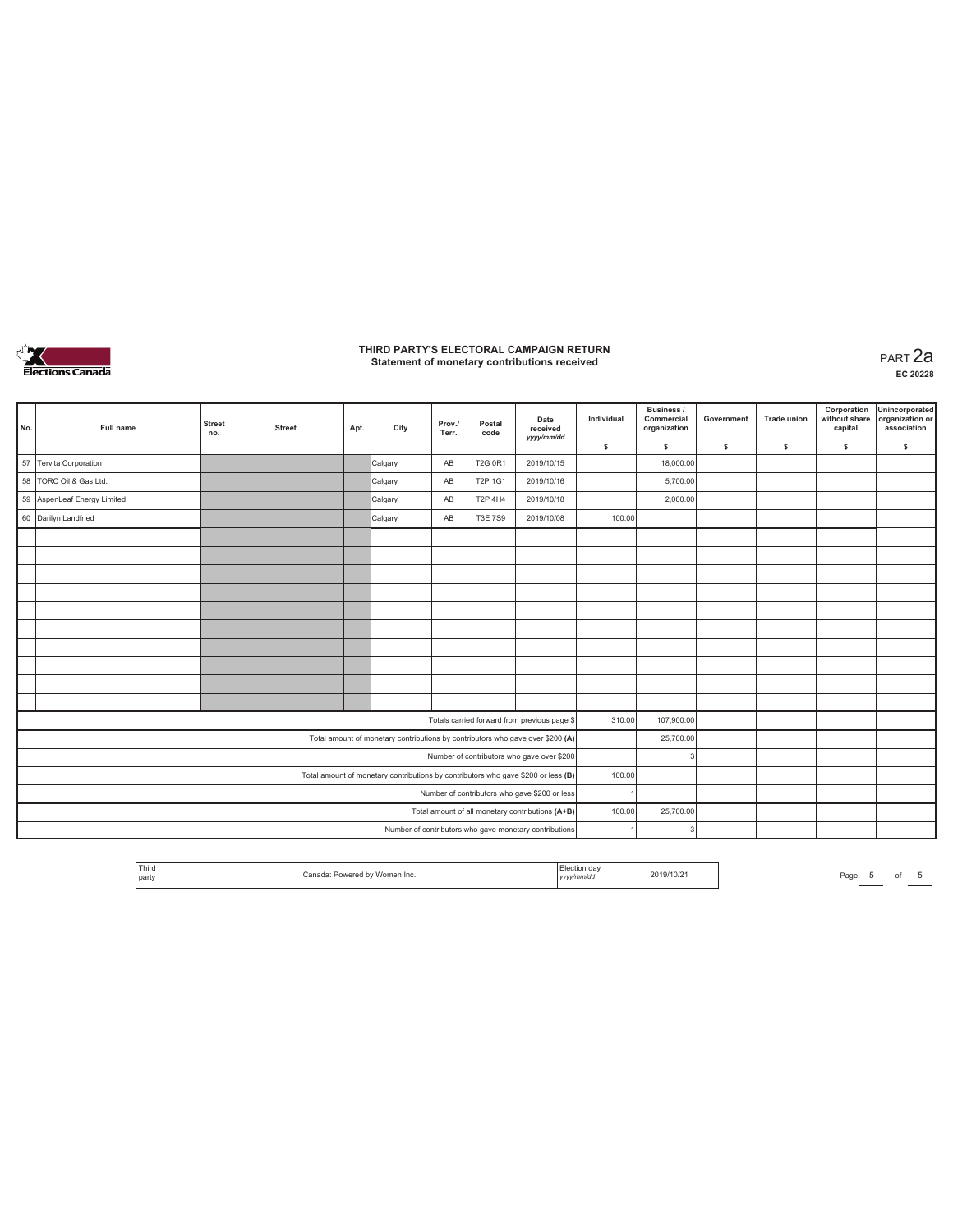

| No.                                                                                   | Full name                                     | <b>Street</b><br>no.                       | <b>Street</b> | Apt. | City    | Prov./<br>Terr. | Postal<br>code | Date<br>received<br>yyyy/mm/dd                                                     | Individual | <b>Business /</b><br>Commercial<br>organization | Government | Trade union | Corporation<br>without share<br>capital | Unincorporated<br>organization or<br>association |
|---------------------------------------------------------------------------------------|-----------------------------------------------|--------------------------------------------|---------------|------|---------|-----------------|----------------|------------------------------------------------------------------------------------|------------|-------------------------------------------------|------------|-------------|-----------------------------------------|--------------------------------------------------|
|                                                                                       |                                               |                                            |               |      |         |                 |                |                                                                                    | \$         | s                                               | \$         | \$          | \$                                      | \$                                               |
| $\overline{1}$                                                                        | Catherine Brownlee Inc.                       |                                            |               |      | Calgary | AB              | <b>T2P 5K4</b> | 2019/08/19                                                                         |            | 6,000.00                                        |            |             |                                         |                                                  |
|                                                                                       | 2 Tracey Ann Bodnarchuk Consulting Group Ltd. |                                            |               |      | Calgary | AB              | T2P 0W3        | 2019/08/19                                                                         |            | 3,610.00                                        |            |             |                                         |                                                  |
|                                                                                       | 3 The Change Institute                        |                                            |               |      | Calgary | AB              | <b>T2S 0X3</b> | 2019/08/26                                                                         |            | 2,500.00                                        |            |             |                                         |                                                  |
|                                                                                       | 4 Ferus Inc                                   |                                            |               |      | Calgary | AB              | T2P 3C5        | 2019/09/16                                                                         |            | 200.00                                          |            |             |                                         |                                                  |
|                                                                                       |                                               |                                            |               |      |         |                 |                |                                                                                    |            |                                                 |            |             |                                         |                                                  |
|                                                                                       |                                               |                                            |               |      |         |                 |                |                                                                                    |            |                                                 |            |             |                                         |                                                  |
|                                                                                       |                                               |                                            |               |      |         |                 |                |                                                                                    |            |                                                 |            |             |                                         |                                                  |
|                                                                                       |                                               |                                            |               |      |         |                 |                |                                                                                    |            |                                                 |            |             |                                         |                                                  |
|                                                                                       |                                               |                                            |               |      |         |                 |                |                                                                                    |            |                                                 |            |             |                                         |                                                  |
|                                                                                       |                                               |                                            |               |      |         |                 |                |                                                                                    |            |                                                 |            |             |                                         |                                                  |
|                                                                                       |                                               |                                            |               |      |         |                 |                |                                                                                    |            |                                                 |            |             |                                         |                                                  |
|                                                                                       |                                               |                                            |               |      |         |                 |                |                                                                                    |            |                                                 |            |             |                                         |                                                  |
|                                                                                       |                                               |                                            |               |      |         |                 |                |                                                                                    |            |                                                 |            |             |                                         |                                                  |
|                                                                                       |                                               |                                            |               |      |         |                 |                |                                                                                    |            |                                                 |            |             |                                         |                                                  |
|                                                                                       |                                               |                                            |               |      |         |                 |                | Totals carried forward from previous page \$                                       |            |                                                 |            |             |                                         |                                                  |
|                                                                                       |                                               |                                            |               |      |         |                 |                | Total amount of non-monetary contributions by contributors who gave over \$200 (A) |            | 12,110.00                                       |            |             |                                         |                                                  |
|                                                                                       |                                               | Number of contributors who gave over \$200 |               |      |         |                 |                |                                                                                    |            |                                                 |            |             |                                         |                                                  |
| Total amount of non-monetary contributions by contributors who gave \$200 or less (B) |                                               |                                            |               |      |         |                 |                |                                                                                    |            | 200.00                                          |            |             |                                         |                                                  |
| Number of contributors who gave \$200 or less                                         |                                               |                                            |               |      |         |                 |                |                                                                                    |            |                                                 |            |             |                                         |                                                  |
|                                                                                       |                                               |                                            |               |      |         |                 |                | Total amount of all non-monetary contributions (A+B)                               |            | 12,310.00                                       |            |             |                                         |                                                  |
|                                                                                       |                                               |                                            |               |      |         |                 |                | Number of contributors who gave non-monetary contributions                         |            | $\overline{4}$                                  |            |             |                                         |                                                  |

| Third<br>S<br>Women Inc.<br>party | aa<br>$.110/10$ <sup>'</sup><br>2019/10/21<br>,,,,, | Page |
|-----------------------------------|-----------------------------------------------------|------|
|-----------------------------------|-----------------------------------------------------|------|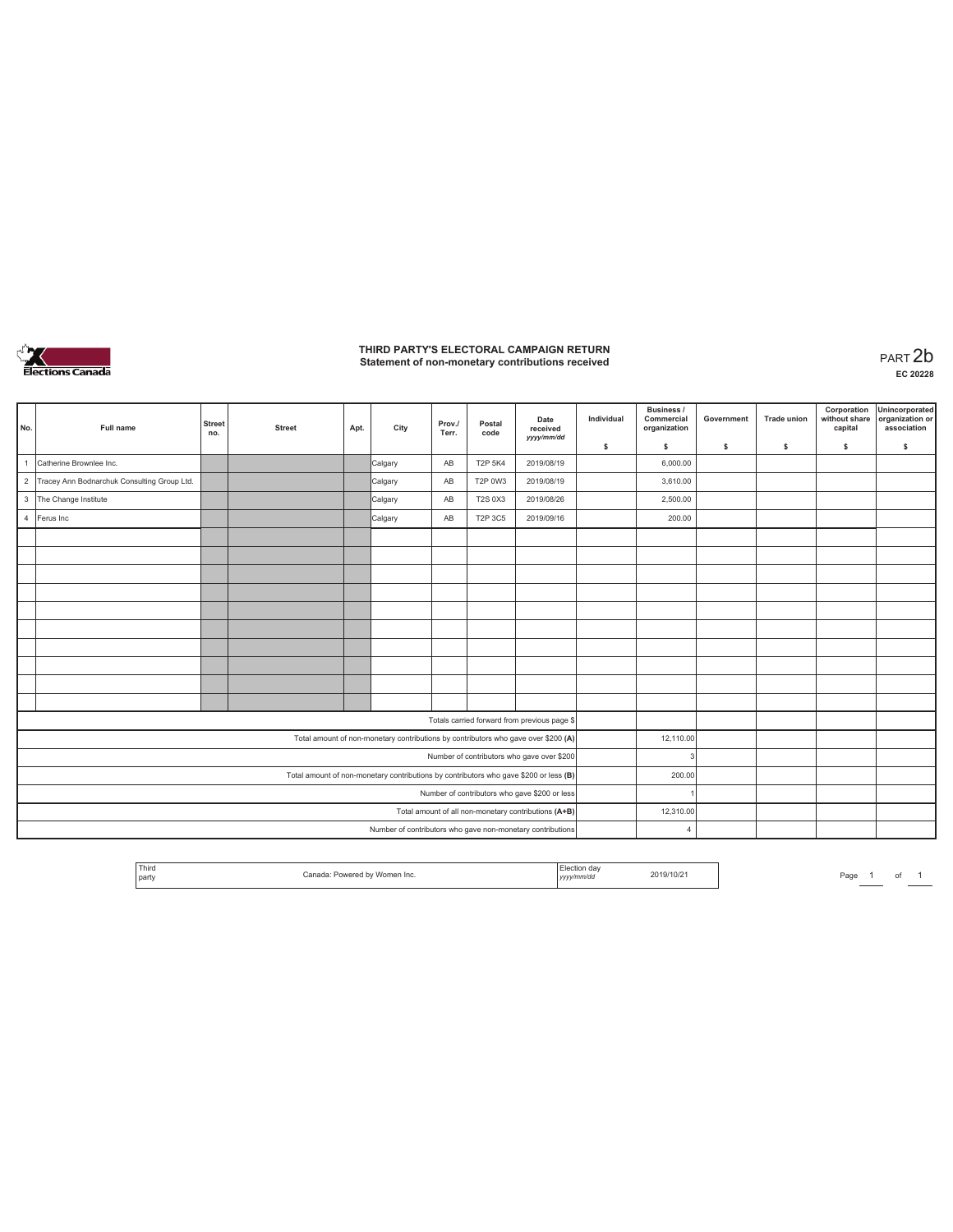

### **THIRD PARTY'S ELECTORAL CAMPAIGN RETURN Statement of operating loans received** PART 2c

**EC 20228**

|  | No. | Full name | <b>Street</b><br>no. | <b>Street</b> | Apt. | City | Prov./<br>Terr. | Postal<br>code | Date<br>received<br>yyyy/mm/dd                                  | Individual | <b>Business /</b><br>Commercial<br>organization | Government | <b>Trade union</b> | Corporation<br>without share<br>capital | Unincorporated<br>organization or<br>association |
|--|-----|-----------|----------------------|---------------|------|------|-----------------|----------------|-----------------------------------------------------------------|------------|-------------------------------------------------|------------|--------------------|-----------------------------------------|--------------------------------------------------|
|  |     |           |                      |               |      |      |                 |                |                                                                 | \$         | \$.                                             | \$         | s                  | \$                                      | $\mathbb S$                                      |
|  |     |           |                      |               |      |      |                 |                |                                                                 |            |                                                 |            |                    |                                         |                                                  |
|  |     |           |                      |               |      |      |                 |                |                                                                 |            |                                                 |            |                    |                                         |                                                  |
|  |     |           |                      |               |      |      |                 |                |                                                                 |            |                                                 |            |                    |                                         |                                                  |
|  |     |           |                      |               |      |      |                 |                |                                                                 |            |                                                 |            |                    |                                         |                                                  |
|  |     |           |                      |               |      |      |                 |                |                                                                 |            |                                                 |            |                    |                                         |                                                  |
|  |     |           |                      |               |      |      |                 |                |                                                                 |            |                                                 |            |                    |                                         |                                                  |
|  |     |           |                      |               |      |      |                 |                |                                                                 |            |                                                 |            |                    |                                         |                                                  |
|  |     |           |                      |               |      |      |                 |                |                                                                 |            |                                                 |            |                    |                                         |                                                  |
|  |     |           |                      |               |      |      |                 |                |                                                                 |            |                                                 |            |                    |                                         |                                                  |
|  |     |           |                      |               |      |      |                 |                |                                                                 |            |                                                 |            |                    |                                         |                                                  |
|  |     |           |                      |               |      |      |                 |                |                                                                 |            |                                                 |            |                    |                                         |                                                  |
|  |     |           |                      |               |      |      |                 |                |                                                                 |            |                                                 |            |                    |                                         |                                                  |
|  |     |           |                      |               |      |      |                 |                |                                                                 |            |                                                 |            |                    |                                         |                                                  |
|  |     |           |                      |               |      |      |                 |                |                                                                 |            |                                                 |            |                    |                                         |                                                  |
|  |     |           |                      |               |      |      |                 |                | Totals carried forward from previous page \$                    |            |                                                 |            |                    |                                         |                                                  |
|  |     |           |                      |               |      |      |                 |                | Total amount of loans by lenders who provided over \$200 (A)    |            |                                                 |            |                    |                                         |                                                  |
|  |     |           |                      |               |      |      |                 |                | Number of lenders who provided over \$200                       |            |                                                 |            |                    |                                         |                                                  |
|  |     |           |                      |               |      |      |                 |                | Total amount of loans by lenders who provided \$200 or less (B) |            |                                                 |            |                    |                                         |                                                  |
|  |     |           |                      |               |      |      |                 |                | Number of lenders who provided \$200 or less                    |            |                                                 |            |                    |                                         |                                                  |
|  |     |           |                      |               |      |      |                 |                | Total amount of all loans (A+B)                                 |            |                                                 |            |                    |                                         |                                                  |
|  |     |           |                      |               |      |      |                 |                | Number of all lenders who provided loans                        |            |                                                 |            |                    |                                         |                                                  |

| clection                                                  |                  |
|-----------------------------------------------------------|------------------|
| <sup>1</sup> Third<br>$'$ onodo'<br>Powered by Women Inc. | ı dar<br>19/10/2 |
| <b>Darty</b><br>:/mm/dc<br>,,,,,                          |                  |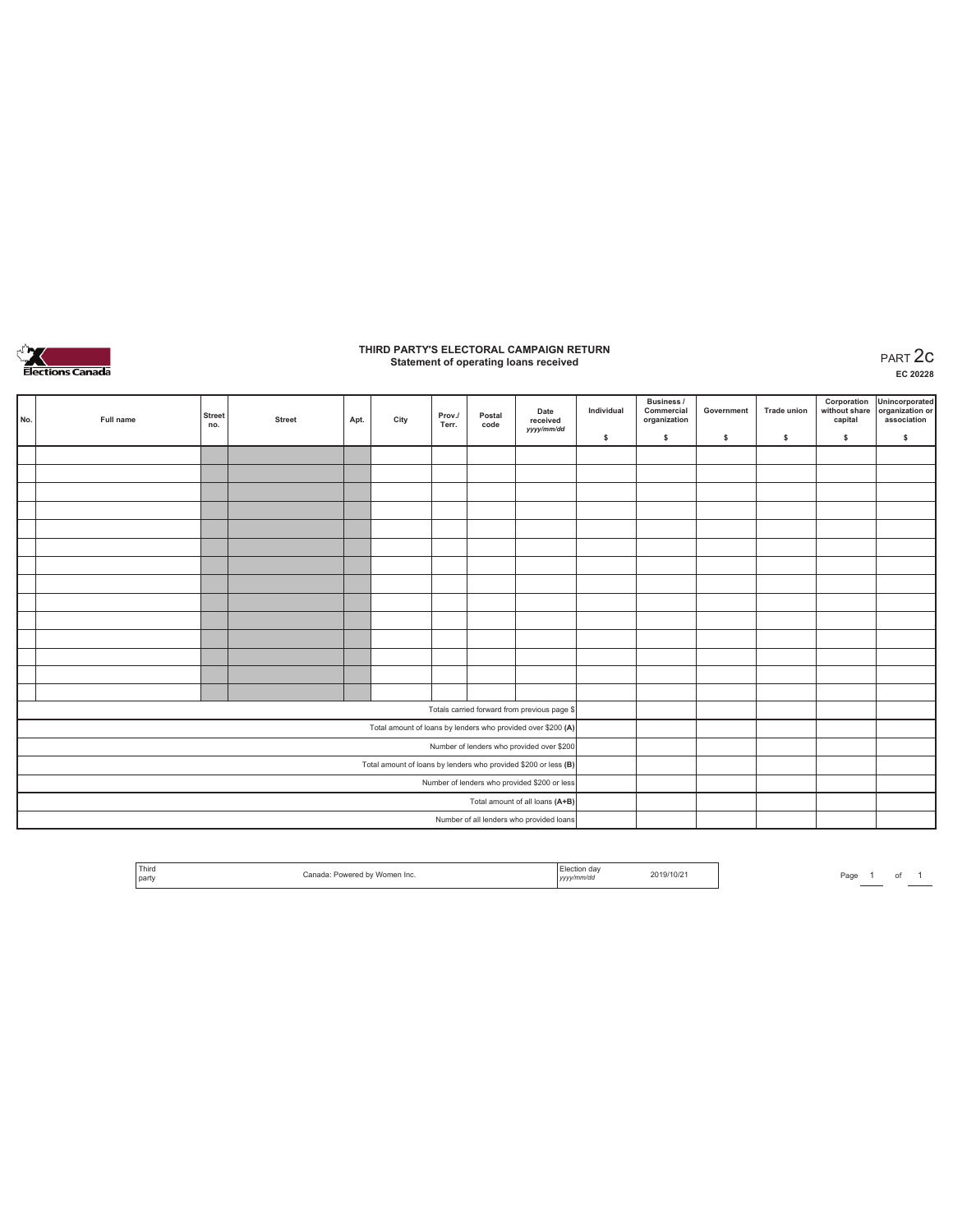

#### **THIRD PARTY'S ELECTORAL CAMPAIGN RETURN Summary of inflows** PART 2d

| No.   | Type of contributor / lender                 | Monetary<br>contributions<br>(Part 2a) | Non-monetary<br>contributions<br>(Part 2b) | Loans<br>(Part 2c) | Total      | Number of<br>contributors and<br>lenders |
|-------|----------------------------------------------|----------------------------------------|--------------------------------------------|--------------------|------------|------------------------------------------|
|       |                                              | \$                                     | \$                                         | \$                 | \$         |                                          |
| 1.    | Individuals                                  | 49,486.00                              |                                            |                    | 49,486.00  | 27                                       |
| 2.    | Businesses / Commercial organizations        | 290,350.00                             | 12,310.00                                  |                    | 302,660.00 | 37                                       |
| 3.    | Governments                                  |                                        |                                            |                    |            |                                          |
| 4.    | Trade unions                                 |                                        |                                            |                    |            |                                          |
| 5.    | Corporations without share capital           |                                        |                                            |                    |            |                                          |
| 6.    | Unincorporated organizations or associations |                                        |                                            |                    |            |                                          |
| 7.    | Total (items 1 to 6)                         | 339,836.00                             | 12,310.00                                  |                    | 352,146.00 | 64                                       |
| Total |                                              |                                        |                                            |                    |            |                                          |
| 8.    | Amount of third party's resources used       |                                        |                                            |                    |            |                                          |
| 9.    | Grand total (items 7 and 8)                  | 339,836.00                             | 12,310.00                                  |                    | 352,146.00 | 64                                       |

| <sup>1</sup> Third<br>∴anada: ′<br>: Powered by Women Inc.<br>party | Flection day<br>yyyy/mm/dd | 2019/10/2 |
|---------------------------------------------------------------------|----------------------------|-----------|
|---------------------------------------------------------------------|----------------------------|-----------|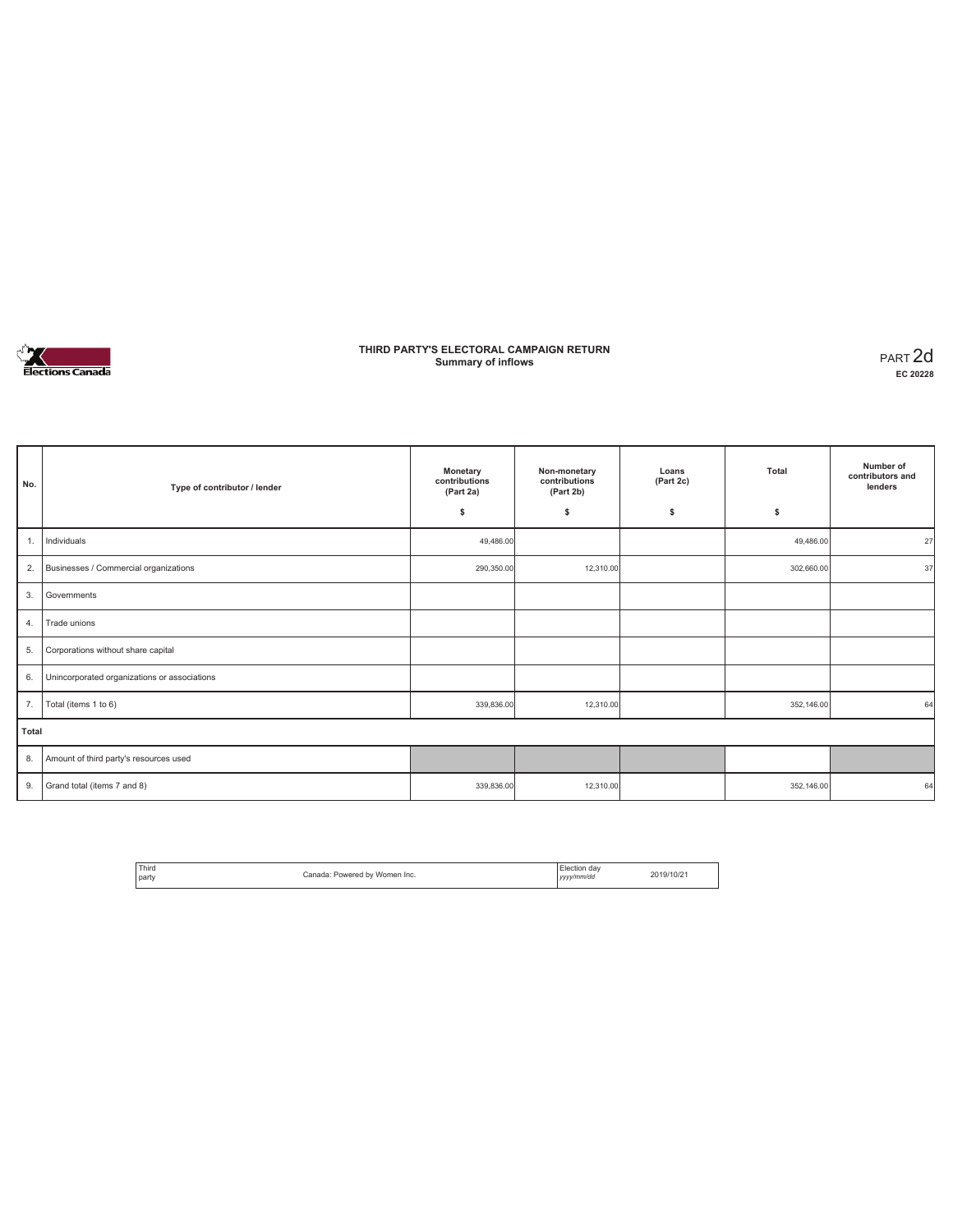

#### **THIRD PARTY'S ELECTORAL CAMPAIGN RETURN Statement of expenses incurred for regulated activities that take place during the pre-election period**  *(Only applicable to a fixed-date general election)*

PART 3a **EC 20228**

For a list of expense types, expense categories and expense subcategories, refer to Annex II in the Instructions.

| No.            | Date<br>incurred<br>yyyy/mm/dd | ED Code<br>(if applicable) | Supplier                                | <b>Expense type</b>    | <b>Expense</b><br>category                                | Expense<br>subcategory  | <b>Starting date</b><br>of activity,<br>advertisement<br>or survey<br>yyyy/mm/dd | <b>Ending date</b><br>of activity,<br>advertisement<br>or survey<br>yyyy/mm/dd | Place of activity or<br>advertisement        | <b>Expense amount</b><br>s |
|----------------|--------------------------------|----------------------------|-----------------------------------------|------------------------|-----------------------------------------------------------|-------------------------|----------------------------------------------------------------------------------|--------------------------------------------------------------------------------|----------------------------------------------|----------------------------|
|                | 2019/08/19                     |                            | Charlebois Consulting Ltd.              | Partisan Activity      | Salaries, wages & consulting fee Consulting Fees          |                         | 2019/08/19                                                                       | 2019/08/31                                                                     | National                                     | 3,785.30                   |
| $\overline{c}$ | 2019/08/19                     |                            | nfinity Communications Inc.             | Partisan Activity      | Salaries, wages & consulting fee Consulting Fees          |                         | 2019/08/19                                                                       | 2019/09/03                                                                     | National                                     | 4,746.00                   |
| 3              | 2019/08/17                     |                            | Leger                                   | <b>Election Survey</b> | Election Survey                                           | Election Survey         | 2019/08/16                                                                       | 2019/08/30                                                                     | National                                     | 5,883.28                   |
| $\overline{4}$ | 2019/08/19                     |                            | Joni Avram Consulting Corporation       | Partisan Activity      | Salaries, wages & consulting fee Consulting Fees          |                         | 2019/08/19                                                                       | 2019/08/25                                                                     | National                                     | 3.705.32                   |
| 5              | 2019/08/19                     |                            | Cottingham Ink                          | Partisan Activity      | Salaries, wages & consulting fee Other - Admin assistance |                         | 2019/08/19                                                                       | 2019/08/25                                                                     | National                                     | 1,039.50                   |
| 6              | 2019/08/19                     |                            | Charlebois Consulting Ltd.              | Partisan Activity      | Salaries, wages & consulting fee Consulting Fees          |                         | 2019/08/19                                                                       | 2019/08/31                                                                     | National                                     | 3.244.50                   |
| $\overline{7}$ | 2019/08/19                     |                            | Infinity Communications Inc.            | Partisan Activity      | Salaries, wages & consulting fee Consulting Fees          |                         | 2019/08/19                                                                       | 2019/09/03                                                                     | National                                     | 22,600.00                  |
| 8              | 2019/08/17                     |                            | Leger                                   | <b>Election Survey</b> | <b>Election Survey</b>                                    | Election Survey         | 2019/08/16                                                                       | 2019/08/30                                                                     | National                                     | 3,529.97                   |
| 9              | 2019/08/19                     |                            | Joni Avram Consulting Corporation       | Partisan Activity      | Salaries, wages & consulting fee Consulting Fees          |                         | 2019/08/26                                                                       | 2019/09/10                                                                     | National                                     | 11.115.96                  |
| 10             | 2019/08/19                     |                            | Cottingham Ink                          | Partisan Activity      | Salaries, wages & consulting fee Other - Admin assistance |                         | 2019/08/26                                                                       | 2019/09/10                                                                     | National                                     | 2,478.00                   |
| 11             | 2019/09/10                     |                            | Squarespace Inc.                        | Partisan Activity      | Other                                                     | <b>Transaction Fees</b> | 2019/08/30                                                                       | 2019/09/10                                                                     | National                                     | 37.80                      |
| 12             | 2019/09/05                     |                            | Squarespace Inc.                        | Partisan Activity      | Office                                                    | Website Hosting         | 2019/09/05                                                                       | 2019/09/10                                                                     | National                                     | 672.90                     |
| 13             | 2019/08/30                     |                            | Mallchimp                               | Partisan Activity      | Office                                                    | Website Development     | 2019/08/30                                                                       | 2019/09/10                                                                     | National                                     | 20.49                      |
| 14             | 2019/08/30                     |                            | Nancy J. Hamel Mentorship Services Inc. | Partisan Activity      | Salaries, wages & consulting fee Consulting Fees          |                         | 2019/08/25                                                                       | 2019/09/10                                                                     | National                                     | 3,578.95                   |
| 15             | 2019/08/30                     |                            | Lucy Miller                             | Partisan Activity      | Salaries, wages & consulting fee Consulting Fees          |                         | 2019/08/25                                                                       | 2019/09/10                                                                     | National                                     | 12,665.00                  |
| 16             | 2019/08/30                     |                            | Pamela Boytinck Consulting              | Partisan Activity      | Salaries, wages & consulting fee Consulting Fees          |                         | 2019/08/25                                                                       | 2019/09/10                                                                     | National                                     | 3.757.96                   |
| 17             | 2019/09/10                     |                            | Catherine Brownlee Inc.                 | Partisan Activity      | Salaries, wages & consulting for Consulting Fees          |                         | 2019/08/19                                                                       | 2019/08/30                                                                     | National                                     | 6,000.00                   |
|                |                                |                            |                                         |                        |                                                           |                         |                                                                                  |                                                                                | Totals carried forward from previous page \$ |                            |
|                |                                |                            |                                         |                        |                                                           |                         |                                                                                  |                                                                                | <b>Total \$</b>                              | 88,860.93                  |

| <b>Third</b> |                               | Election day |            |
|--------------|-------------------------------|--------------|------------|
| party        | Canada: Powered by Women Inc. | yyyy/mm/dd   | 2019/10/21 |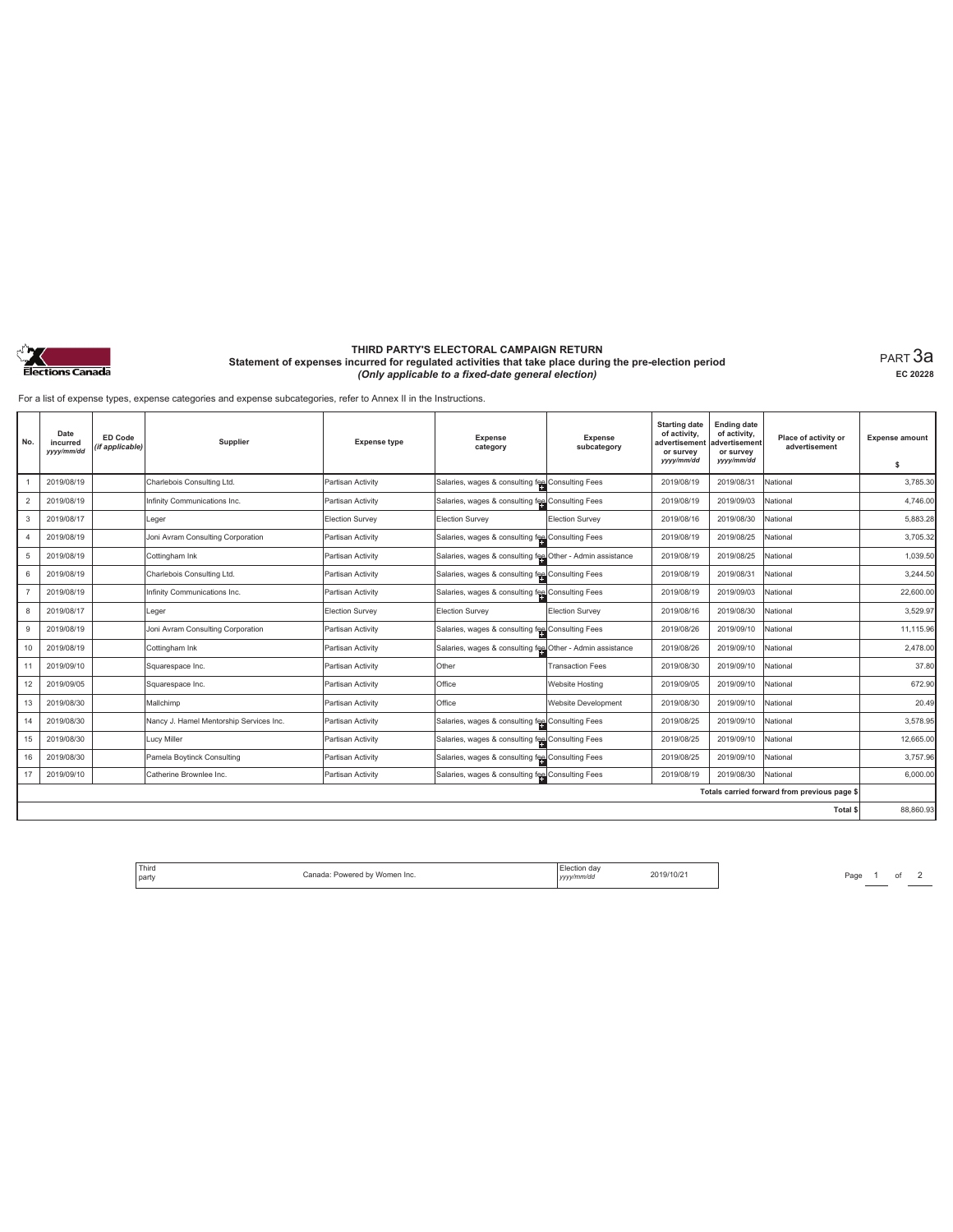

#### **THIRD PARTY'S ELECTORAL CAMPAIGN RETURN Statement of expenses incurred for regulated activities that take place during the pre-election period**  *(Only applicable to a fixed-date general election)*

PART 3a **EC 20228**

For a list of expense types, expense categories and expense subcategories, refer to Annex II in the Instructions.

| No. | Date<br>incurred<br>yyyy/mm/dd | ED Code<br>(if applicable) | Supplier                               | <b>Expense type</b> | <b>Expense</b><br>category                        | Expense<br>subcategory | <b>Starting date</b><br>of activity,<br>advertisement<br>or survey<br>yyyy/mm/dd | Ending date<br>of activity,<br>advertisement<br>or survey<br>yyyy/mm/dd | Place of activity or<br>advertisement        | <b>Expense amount</b><br>\$ |
|-----|--------------------------------|----------------------------|----------------------------------------|---------------------|---------------------------------------------------|------------------------|----------------------------------------------------------------------------------|-------------------------------------------------------------------------|----------------------------------------------|-----------------------------|
| 18  | 2019/09/10                     |                            | Tracey Ann Bodnarchuk Consulting Group | Partisan Activity   | Salaries, wages & consulting feel Consulting Fees |                        | 2019/08/19                                                                       | 2019/08/21                                                              | National                                     | 3,610.00                    |
|     |                                |                            |                                        |                     |                                                   |                        |                                                                                  |                                                                         |                                              |                             |
|     |                                |                            |                                        |                     |                                                   |                        |                                                                                  |                                                                         |                                              |                             |
|     |                                |                            |                                        |                     |                                                   |                        |                                                                                  |                                                                         |                                              |                             |
|     |                                |                            |                                        |                     |                                                   |                        |                                                                                  |                                                                         |                                              |                             |
|     |                                |                            |                                        |                     |                                                   |                        |                                                                                  |                                                                         |                                              |                             |
|     |                                |                            |                                        |                     |                                                   |                        |                                                                                  |                                                                         |                                              |                             |
|     |                                |                            |                                        |                     |                                                   |                        |                                                                                  |                                                                         |                                              |                             |
|     |                                |                            |                                        |                     |                                                   |                        |                                                                                  |                                                                         |                                              |                             |
|     |                                |                            |                                        |                     |                                                   |                        |                                                                                  |                                                                         |                                              |                             |
|     |                                |                            |                                        |                     |                                                   |                        |                                                                                  |                                                                         |                                              |                             |
|     |                                |                            |                                        |                     |                                                   |                        |                                                                                  |                                                                         |                                              |                             |
|     |                                |                            |                                        |                     |                                                   |                        |                                                                                  |                                                                         |                                              |                             |
|     |                                |                            |                                        |                     |                                                   |                        |                                                                                  |                                                                         |                                              |                             |
|     |                                |                            |                                        |                     |                                                   |                        |                                                                                  |                                                                         |                                              |                             |
|     |                                |                            |                                        |                     |                                                   |                        |                                                                                  |                                                                         |                                              |                             |
|     |                                |                            |                                        |                     |                                                   |                        |                                                                                  |                                                                         |                                              |                             |
|     |                                |                            |                                        |                     |                                                   |                        |                                                                                  |                                                                         | Totals carried forward from previous page \$ | 88,860.93                   |
|     |                                |                            |                                        |                     |                                                   |                        |                                                                                  |                                                                         | Total \$                                     | 92,470.93                   |

| 2019/10/2<br>Conner:<br>women Inc.<br>l partv<br>vv/mm/dd | Third |  | da |  |
|-----------------------------------------------------------|-------|--|----|--|
|-----------------------------------------------------------|-------|--|----|--|

 $Page 2 of 2$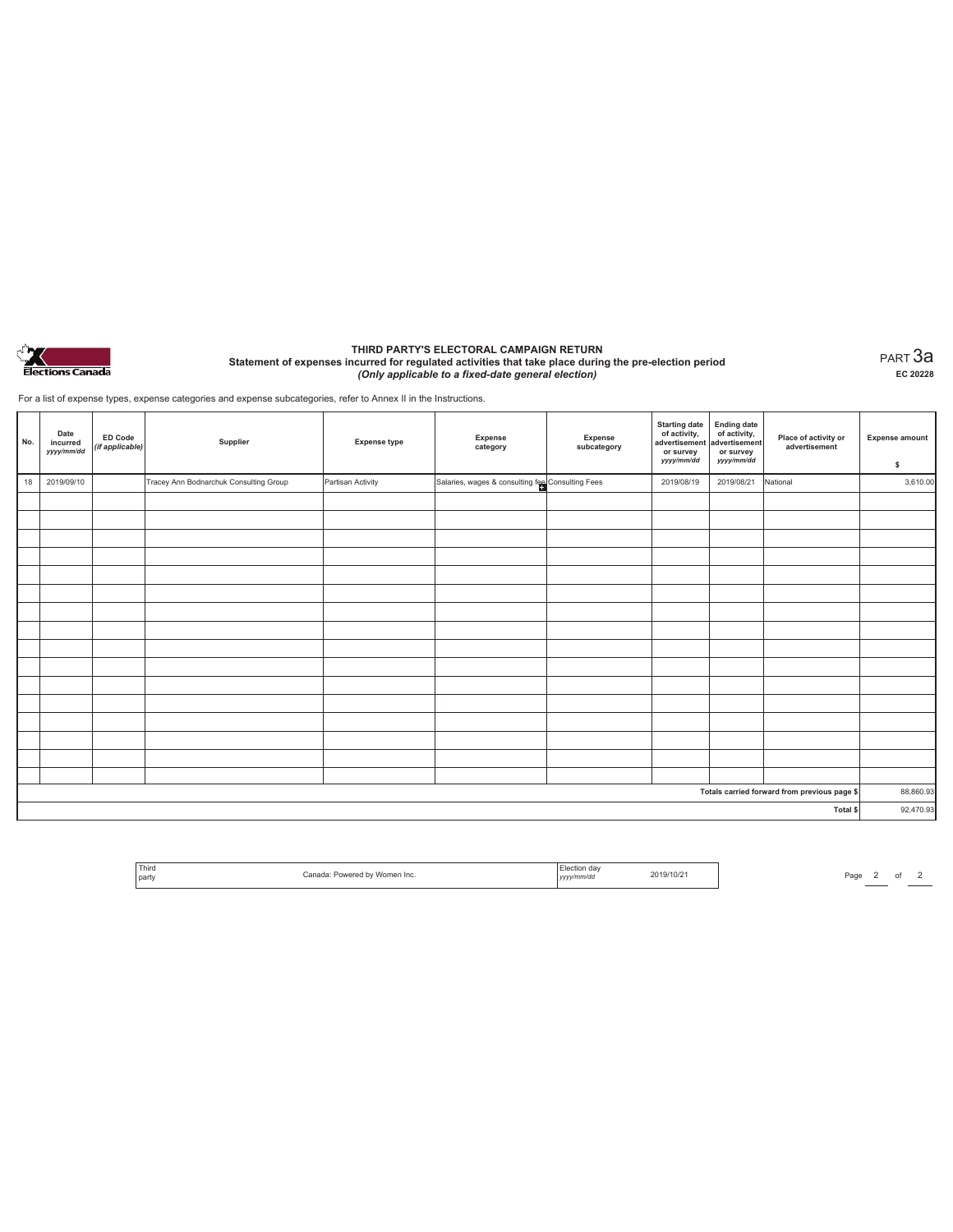

**EC 20228**

For a list of expense types, expense categories and expense subcategories, refer to Annex II in the Instructions.

| No.            | Date<br>incurred<br>yyyy/mm/dd | ED Code<br>(if applicable) | Supplier                            | <b>Expense type</b> | <b>Expense</b><br>category | <b>Expense</b><br>subcategory  | <b>Starting date</b><br>of activity,<br>advertisement<br>or survey<br>yyyy/mm/dd | <b>Ending date</b><br>of activity,<br>advertisement<br>or survey<br>yyyy/mm/dd | Place of activity or<br>advertisement        | <b>Expense amount</b><br>\$ |
|----------------|--------------------------------|----------------------------|-------------------------------------|---------------------|----------------------------|--------------------------------|----------------------------------------------------------------------------------|--------------------------------------------------------------------------------|----------------------------------------------|-----------------------------|
|                | 2019/09/16                     |                            | The Agency                          | Partisan Activity   | Salary, wages & consulting | Consulting fees                | 2019/09/16                                                                       | 2019/10/21                                                                     | National                                     | 4,200.00                    |
| $\overline{2}$ | 2019/09/16                     |                            | <b>Blu Brown</b>                    | Partisan Activity   | Events                     | Other - visual design          | 2019/09/16                                                                       | 2019/09/16                                                                     | National                                     | 1,575.00                    |
| 3              | 2019/09/16                     |                            | Calgary Chamber of Commerce         | Partisan Activity   | Events                     | Other - national launch venue  | 2019/09/16                                                                       | 2019/09/16                                                                     | National                                     | 669.37                      |
| $\overline{4}$ | 2019/09/16                     |                            | Freeman Audio Visual Canada         | Partisan Activity   | Events                     | National Launch-audio/visual   | 2019/09/16                                                                       | 2019/09/16                                                                     | National                                     | 3,405.29                    |
| 5              | 2019/09/16                     |                            | <b>MLT Alkins</b>                   | Partisan Activity   | Office                     | Other - trademark legal fee    | 2019/09/16                                                                       | 2019/09/16                                                                     | National                                     | 1,738.55                    |
| 6              | 2019/09/18                     |                            | Digital Journal Group               | Partisan Activity   | Salary, wages & consulting | Consulting fees                | 2019/09/18                                                                       | 2019/10/21                                                                     | National                                     | 36,750.00                   |
| $\overline{7}$ | 2019/09/16                     |                            | Pam Boytinck                        | Partisan Activity   | Events                     | Other - lunch E-travel expense | 2019/09/16                                                                       | 2019/09/16                                                                     | National                                     | 1.069.28                    |
| 8              | 2019/09/16                     |                            | TD Bank                             | Partisan Activity   | Other                      | Bank fees                      | 2019/09/16                                                                       | 2019/10/21                                                                     | National                                     | 19.50                       |
| 9              | 2019/09/16                     |                            | Cottingham Ink                      | Partisan Activity   | Salary, wages & consulting | Other - admin                  | 2019/09/11                                                                       | 2019/09/30                                                                     | National                                     | 2,310.00                    |
| 10             | 2019/09/16                     |                            | Emerson Clarke Printing Corporation | Partisan Activity   | Events                     | Other - printing               | 2019/09/16                                                                       | 2019/09/16                                                                     | National                                     | 833.70                      |
|                |                                |                            |                                     |                     |                            |                                |                                                                                  |                                                                                |                                              |                             |
| 11             | 2019/09/16                     |                            | <b>Business Wire</b>                | Partisan Activity   | Office                     | Other - national news release  | 2019/09/16                                                                       | 2019/10/21                                                                     | National                                     | 1.821.75                    |
| 12             | 2019/09/26                     |                            | Bamboo Shoots Inc.                  | Partisan Activity   | Events                     | Lunch event audio/visual       | 2019/09/26                                                                       | 2019/09/26                                                                     | National                                     | 388.50                      |
| 13             | 2019/09/26                     |                            | Pam Bovtinck                        | Partisan Activity   | Events                     | Lunch - transport material     | 2019/09/26                                                                       | 2019/09/26                                                                     | National                                     | 98.50                       |
| 14             | 2019/09/24                     |                            | Lucy Miller                         | Partisan Activity   | Other                      | Meals & Entertainment          | 2019/09/24                                                                       | 2019/09/24                                                                     | National                                     | 52.77                       |
| 15             | 2019/09/12                     |                            | Squarespace                         | Partisan Activity   | Other                      | <b>Transaction Fees PayPal</b> | 2019/09/12                                                                       | 2019/09/25                                                                     | National                                     | 41.25                       |
| 16             | 2019/09/26                     |                            | Lucy Miller                         | Partisan Activity   | Events                     | Lunch E / travel expense       | 2019/09/26                                                                       | 2019/09/26                                                                     | National                                     | 1,661.54                    |
| 17             | 2019/09/26                     |                            | Lucy Miller                         | Partisan Activity   | Events                     | Lunch E - catering, audio visu | 2019/09/26                                                                       | 2019/09/26                                                                     | National                                     | 1,512.82                    |
|                |                                |                            |                                     |                     |                            |                                |                                                                                  |                                                                                | Totals carried forward from previous page \$ |                             |
|                |                                |                            |                                     |                     |                            |                                |                                                                                  |                                                                                | Total \$                                     | 58.147.82                   |

| <sup>1</sup> Third<br>party | Canada: Powered by Women Inc. | Election day<br>yyyy/mm/dd | 2019/10/21 |
|-----------------------------|-------------------------------|----------------------------|------------|
|                             |                               |                            |            |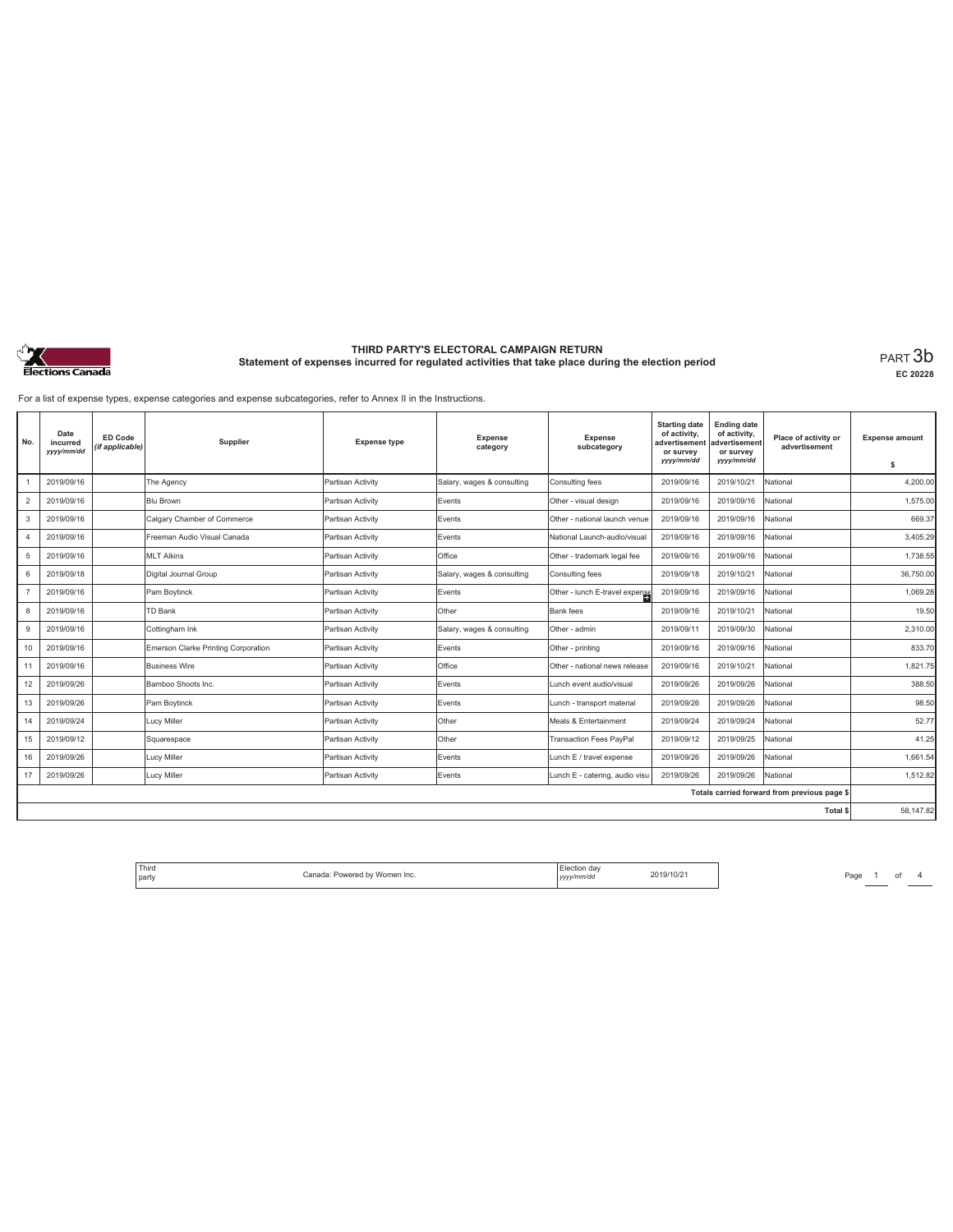

**EC 20228**

For a list of expense types, expense categories and expense subcategories, refer to Annex II in the Instructions.

| No. | Date<br>incurred<br>yyyy/mm/dd | <b>ED Code</b><br>(if applicable) | Supplier                              | <b>Expense type</b>  | Expense<br>category                                             | Expense<br>subcategory           | <b>Starting date</b><br>of activity,<br>advertisement<br>or survey<br>yyyy/mm/dd | <b>Ending date</b><br>of activity,<br>advertisement<br>or survey<br>yyyy/mm/dd | Place of activity or<br>advertisement        | <b>Expense amount</b><br>\$ |
|-----|--------------------------------|-----------------------------------|---------------------------------------|----------------------|-----------------------------------------------------------------|----------------------------------|----------------------------------------------------------------------------------|--------------------------------------------------------------------------------|----------------------------------------------|-----------------------------|
| 18  | 2019/10/04                     |                                   | Lucy Miller                           | Partisan Activity    | Salaries, wages & consulting fee Consulting fees                |                                  | 2019/09/11                                                                       | 2019/10/02                                                                     | National                                     | 17,335.00                   |
| 19  | 2019/10/02                     |                                   | Nancy J Hamel Mentorship Services Inc | Partisan Activity    | Salaries, wages & consulting fee Consulting fees                |                                  | 2019/09/11                                                                       | 2019/10/02                                                                     | National                                     | 4,421.05                    |
| 20  | 2019/10/04                     |                                   | Pamela Boytinck Consulting            | Partisan Activity    | Salaries, wages & consulting fee Consulting fees                |                                  | 2019/09/11                                                                       | 2019/10/02                                                                     | National                                     | 4,642.04                    |
| 21  | 2019/09/14                     |                                   | CJ Campbell Insurance                 | Partisan Activity    | office                                                          | Other - Directions Insurance     | 2019/09/14                                                                       | 2019/09/14                                                                     | National                                     | 1,075.00                    |
| 22  | 2019/10/08                     |                                   | Lucy Miller                           | Partisan Activity    | Events                                                          | Other - breakfast catering, tran | 2019/10/06                                                                       | 2019/10/07                                                                     | Montreal                                     | 2,243.17                    |
| 23  | 2019/10/09                     |                                   | Veronique Giry                        | Partisan Activity    | Events                                                          | Other - breakfast - travel       | 2019/10/06                                                                       | 2019/10/07                                                                     | Montreal                                     | 2,000.00                    |
| 24  | 2019/10/03                     |                                   | The Montreal Office                   | Partisan Activity    | Events                                                          | Other - breakfast - translation  | 2019/10/03                                                                       | 2019/10/07                                                                     | Montreal                                     | 393.75                      |
| 25  | 2019/10/03                     |                                   | The Montreal Office                   | Partisan Activity    | Events                                                          | Other - advertising              | 2019/10/03                                                                       | 2019/10/07                                                                     | Montreal                                     | 1,575.00                    |
| 26  | 2019/10/18                     |                                   | Lucy Miller                           | Partisan Activity    | Events                                                          | Other - event catering, transpr  | 2019/10/15                                                                       | 2019/10/17                                                                     | Toronto                                      | 2,770.07                    |
| 27  | 2019/10/01                     |                                   | Fran Blacklaws                        | Partisan Activity    | Salaries, wages & consulting fee Other - administrative support |                                  | 2019/10/01                                                                       | 2019/10/21                                                                     | National                                     | 4,030.00                    |
| 28  | 2019/10/16                     |                                   | Pam Boytinck                          | Partisan Activity    | Events                                                          | Other - catering                 | 2019/10/16                                                                       | 2019/10/16                                                                     | National                                     | 500.00                      |
| 29  | 2019/10/01                     |                                   | <b>Blu Brown Communications</b>       | Partisan Activity    | Social media                                                    | Design & maintenance             | 2019/10/01                                                                       | 2019/10/03                                                                     | National                                     | 245.07                      |
| 30  | 2019/09/29                     |                                   | Nancy Hamel Mentorship Services       | Partisan Activity    | Social media                                                    | Design & maintenance             | 2019/09/29                                                                       | 2019/10/21                                                                     | National                                     | 220.37                      |
| 31  | 2019/10/15                     |                                   | The Agency                            | Partisan Advertising | Advertising                                                     | Design 7 development             | 2019/10/15                                                                       | 2019/10/20                                                                     | National                                     | 1,575.00                    |
|     |                                |                                   |                                       |                      |                                                                 |                                  |                                                                                  |                                                                                |                                              |                             |
|     |                                |                                   |                                       |                      |                                                                 |                                  |                                                                                  |                                                                                |                                              |                             |
|     |                                |                                   |                                       |                      |                                                                 |                                  |                                                                                  |                                                                                |                                              |                             |
|     |                                |                                   |                                       |                      |                                                                 |                                  |                                                                                  |                                                                                | Totals carried forward from previous page \$ | 58,147.82                   |
|     |                                |                                   |                                       |                      |                                                                 |                                  |                                                                                  |                                                                                | Total \$                                     | 43,025.52                   |

| <sup>1</sup> Third<br>I party | Canada: Powered by Women Inc. | lection day<br>/v/mm/dc | 2019/10/21 |
|-------------------------------|-------------------------------|-------------------------|------------|
|-------------------------------|-------------------------------|-------------------------|------------|

Page  $2$  of  $4$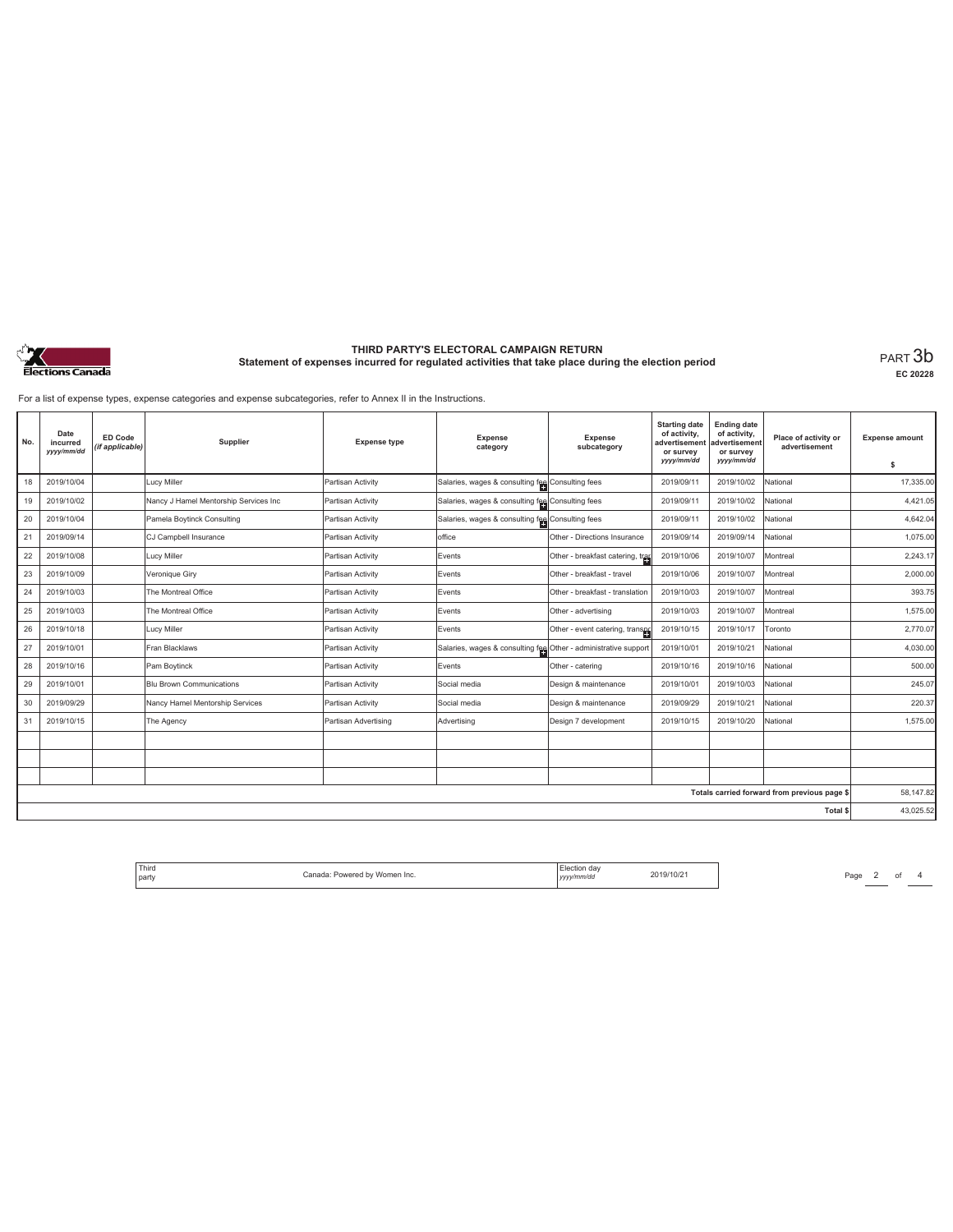

**EC 20228**

For a list of expense types, expense categories and expense subcategories, refer to Annex II in the Instructions.

| No. | Date<br>incurred<br>yyyy/mm/dd | <b>ED Code</b><br>(if applicable) | Supplier                              | <b>Expense type</b>  | <b>Expense</b><br>category                                    | <b>Expense</b><br>subcategory | <b>Starting date</b><br>of activity,<br>advertisement<br>or survey<br>yyyy/mm/dd | <b>Ending date</b><br>of activity,<br>advertisement<br>or survey<br>yyyy/mm/dd | Place of activity or<br>advertisement        | <b>Expense amount</b><br>s |
|-----|--------------------------------|-----------------------------------|---------------------------------------|----------------------|---------------------------------------------------------------|-------------------------------|----------------------------------------------------------------------------------|--------------------------------------------------------------------------------|----------------------------------------------|----------------------------|
| 32  | 2019/09/28                     |                                   | Agents of Change                      | Partisan activity    | Social media                                                  | Design & maintenance          | 2019/09/15                                                                       | 2019/09/28                                                                     | National                                     | 210.00                     |
| 33  | 2019/10/14                     |                                   | SqueezeCCM                            | Partisan activity    | Social media                                                  | Design & maintenance          | 2019/10/14                                                                       | 2019/10/14                                                                     | National                                     | 10,735.00                  |
| 34  | 2019/10/11                     |                                   | The Montreal Office                   | Partisan activity    | Salaries, wages & consulting fee Other - translation services |                               | 2019/10/11                                                                       | 2019/10/11                                                                     | National                                     | 236.25                     |
| 35  | 2019/10/16                     |                                   | SqueezeCCM                            | Partisan activity    | Social media                                                  | Design & maintenance          | 2019/10/16                                                                       | 2019/10/16                                                                     | National                                     | 11,300.00                  |
| 36  | 2019/10/20                     |                                   | Jill Hartzell                         | Partisan activity    | Office                                                        | Office supplies               | 2019/10/20                                                                       | 2019/10/21                                                                     | National                                     | 242.15                     |
| 37  | 2019/10/20                     |                                   | Joni Avram                            | Partisan activity    | Other                                                         | Transaction fees              | 2019/10/15                                                                       | 2019/10/15                                                                     | National                                     | 506.36                     |
| 38  | 2019/10/20                     |                                   | Joni Avram (Framework)                | Partisan activity    | Salaries, wages & consulting fee Other - admin support        |                               | 2019/09/25                                                                       | 2019/10/07                                                                     | National                                     | 505.95                     |
| 39  | 2019/10/09                     |                                   | Joni Avram (OCNA)                     | Election advertising | Advertising                                                   | Placement cost                | 2019/10/09                                                                       | 2019/10/10                                                                     | National                                     | 525.00                     |
| 40  | 2019/09/05                     |                                   | The Change Institute                  | Partisan Activity    | Salaries, wages & consulting                                  | Consulting                    | 2019/09/16                                                                       | 2019/09/16                                                                     | National                                     | 2,500.00                   |
| 41  | 2019/09/18                     |                                   | Ferus Inc.                            | Partisan Activity    | Event                                                         | Other - photographer          | 2019/09/16                                                                       | 2019/09/16                                                                     | National                                     | 200.00                     |
| 42  | 2019/09/15                     |                                   | Joni Avram Consulting Corporation     | Partisan Activity    | Salaries, wages & consulting fee Consulting fees              |                               | 2019/09/11                                                                       | 2019/10/04                                                                     | National                                     | 10,828.12                  |
| 43  | 2019/10/05                     |                                   | Lucy Miller                           | Partisan Activity    | Salaries, wages & consulting fee Consulting fees              |                               | 2019/10/05                                                                       | 2019/10/21                                                                     | National                                     | 12,500.00                  |
| 44  | 2019/10/05                     |                                   | Nancy J Hamel Mentorship Services Inc | Partisan Activity    | Salaries, wages & consulting fee Consulting fees              |                               | 2019/10/05                                                                       | 2019/10/21                                                                     | National                                     | 4,000.00                   |
| 45  | 2019/10/05                     |                                   | Pamela Boytinck Consulting            | Partisan Activity    | Salaries, wages & consulting fee Consulting fees              |                               | 2019/10/05                                                                       | 2019/10/21                                                                     | National                                     | 4,200.00                   |
| 46  | 2019/10/15                     |                                   | Joni Avram Consulting Corporation     | Partisan Activity    | Salaries, wages & consulting fee Consulting fees              |                               | 2019/10/05                                                                       | 2019/10/21                                                                     | National                                     | 10,828.12                  |
| 47  | 2019/10/01                     |                                   | Digital Journal Group                 | Partisan Activity    | Salary, wages & consulting                                    | Consulting fees               | 2019/09/18                                                                       | 2019/10/21                                                                     | National                                     | 36,750.00                  |
|     |                                |                                   |                                       |                      |                                                               |                               |                                                                                  |                                                                                |                                              |                            |
|     |                                |                                   |                                       |                      |                                                               |                               |                                                                                  |                                                                                | Totals carried forward from previous page \$ | 43,025.52                  |
|     |                                |                                   |                                       |                      |                                                               |                               |                                                                                  |                                                                                | Total \$                                     | 106.066.95                 |

| Third   | Canada: Powered by Women Inc. | Election dav | 2019/10/21 |
|---------|-------------------------------|--------------|------------|
| l party |                               | yyyy/mm/dd   |            |

Page  $3$  of  $4$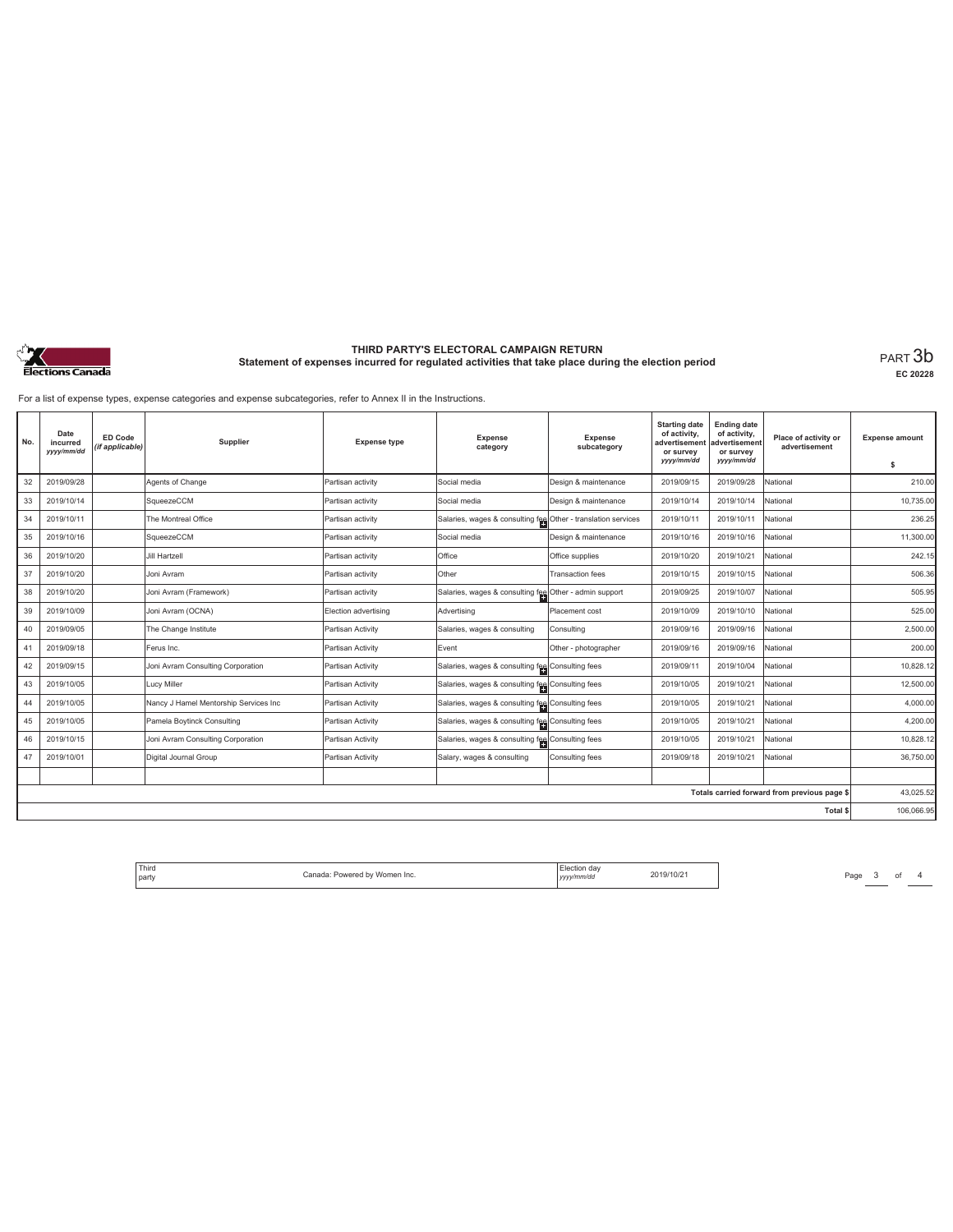

**EC 20228**

For a list of expense types, expense categories and expense subcategories, refer to Annex II in the Instructions.

| No. | Date<br>incurred<br>yyyy/mm/dd | <b>ED Code</b><br>(if applicable) | Supplier                   | <b>Expense type</b>  | Expense<br>category | Expense<br>subcategory | <b>Starting date</b><br>of activity,<br>advertisement<br>or survey<br>yyyy/mm/dd | <b>Ending date</b><br>of activity,<br>advertisement<br>or survey<br>yyyy/mm/dd | Place of activity or<br>advertisement        | <b>Expense amount</b><br>\$ |
|-----|--------------------------------|-----------------------------------|----------------------------|----------------------|---------------------|------------------------|----------------------------------------------------------------------------------|--------------------------------------------------------------------------------|----------------------------------------------|-----------------------------|
| 48  | 2019/09/24                     |                                   | Mailchimp                  | Election Advertising | Advertising         | Social Media           | 2019/09/24                                                                       | 2019/10/21                                                                     | National                                     | 47.63                       |
| 49  | 2019/08/15                     |                                   | Moody's Private Client LLP | Partisan Activity    | Office              | Other - Audit          | 2019/09/11                                                                       | 2019/10/21                                                                     | Calgary                                      | 11,500.00                   |
|     |                                |                                   |                            |                      |                     |                        |                                                                                  |                                                                                |                                              |                             |
|     |                                |                                   |                            |                      |                     |                        |                                                                                  |                                                                                |                                              |                             |
|     |                                |                                   |                            |                      |                     |                        |                                                                                  |                                                                                |                                              |                             |
|     |                                |                                   |                            |                      |                     |                        |                                                                                  |                                                                                |                                              |                             |
|     |                                |                                   |                            |                      |                     |                        |                                                                                  |                                                                                |                                              |                             |
|     |                                |                                   |                            |                      |                     |                        |                                                                                  |                                                                                |                                              |                             |
|     |                                |                                   |                            |                      |                     |                        |                                                                                  |                                                                                |                                              |                             |
|     |                                |                                   |                            |                      |                     |                        |                                                                                  |                                                                                |                                              |                             |
|     |                                |                                   |                            |                      |                     |                        |                                                                                  |                                                                                |                                              |                             |
|     |                                |                                   |                            |                      |                     |                        |                                                                                  |                                                                                |                                              |                             |
|     |                                |                                   |                            |                      |                     |                        |                                                                                  |                                                                                |                                              |                             |
|     |                                |                                   |                            |                      |                     |                        |                                                                                  |                                                                                |                                              |                             |
|     |                                |                                   |                            |                      |                     |                        |                                                                                  |                                                                                |                                              |                             |
|     |                                |                                   |                            |                      |                     |                        |                                                                                  |                                                                                |                                              |                             |
|     |                                |                                   |                            |                      |                     |                        |                                                                                  |                                                                                |                                              |                             |
|     |                                |                                   |                            |                      |                     |                        |                                                                                  |                                                                                | Totals carried forward from previous page \$ | 106,066.95                  |
|     |                                |                                   |                            |                      |                     |                        |                                                                                  |                                                                                | Total \$                                     | 11,547.63                   |

| Third | Powered<br>Women Inc.<br><b>Connect</b> | da<br>≡iecuor     | 2019/10/2 |
|-------|-----------------------------------------|-------------------|-----------|
| party |                                         | vyy/mm/dd<br>,,,, |           |

Page  $4$  of  $4$